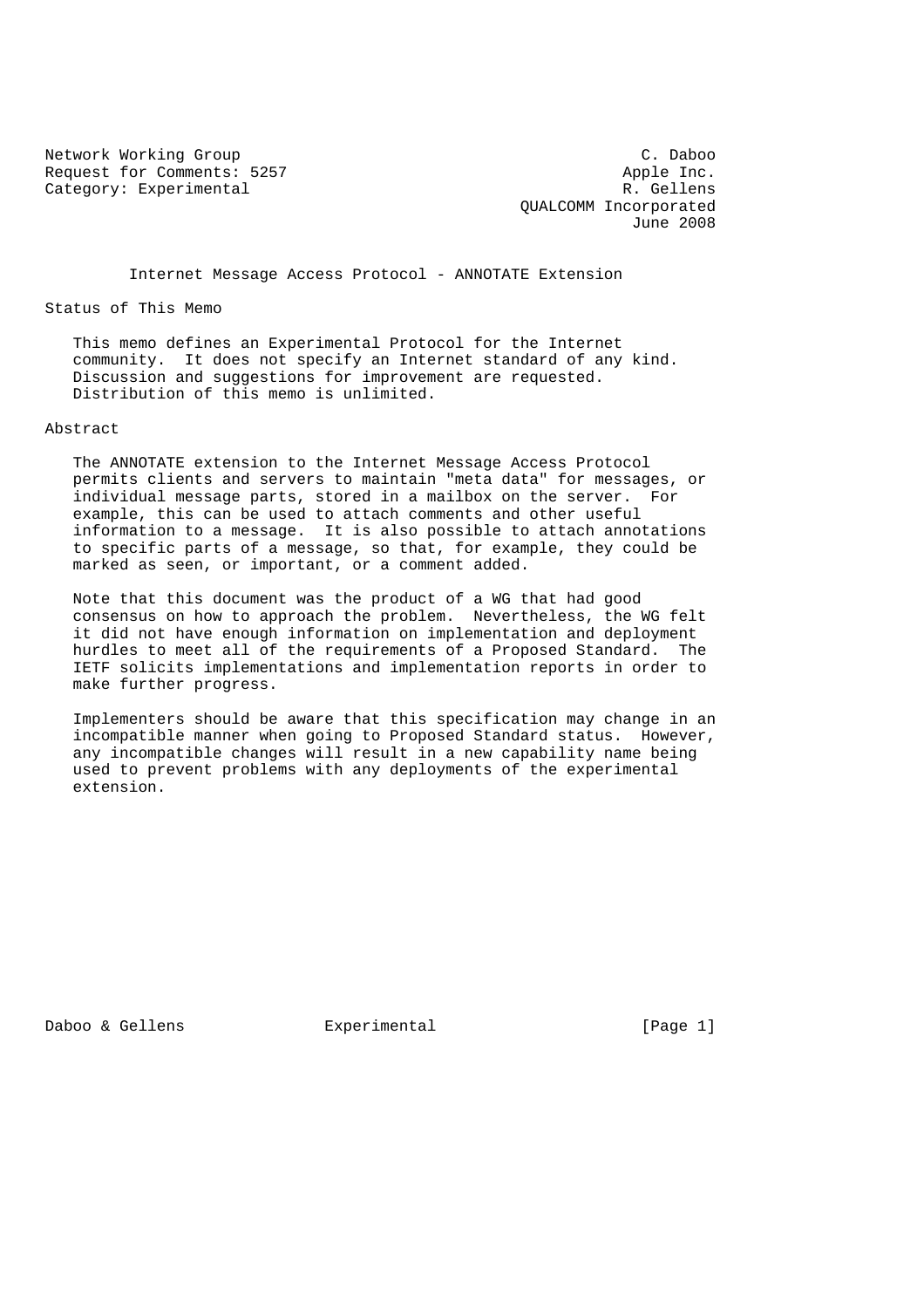# Table of Contents

| 3.2. Namespace of Entries and Attributes 4                  |
|-------------------------------------------------------------|
|                                                             |
|                                                             |
|                                                             |
|                                                             |
| 3.5. Access to Standard IMAP Flags and Keywords 11          |
|                                                             |
|                                                             |
| 4.2. ANNOTATE Parameter with the SELECT/EXAMINE Commands 12 |
| 4.3. ANNOTATION Message Data Item in FETCH Command 12       |
| 4.4. ANNOTATION Message Data Item in FETCH Response 14      |
| 4.5. ANNOTATION Message Data Item in STORE 16               |
| 4.6. ANNOTATION Interaction with COPY 18                    |
| 4.7. ANNOTATION Message Data Item in APPEND 18              |
| 4.8. ANNOTATION Criterion in SEARCH 19                      |
|                                                             |
|                                                             |
|                                                             |
|                                                             |
| 6.1. Entry and Attribute Registration Template 23           |
|                                                             |
|                                                             |
|                                                             |
|                                                             |
| 6.2.4. / <section-part>/comment 25</section-part>           |
| 6.2.5. / <section-part>/flags/seen 26</section-part>        |
| 6.2.6. / <section-part>/flags/answered 26</section-part>    |
|                                                             |
| 6.2.8. / <section-part>/flags/forwarded 27</section-part>   |
|                                                             |
|                                                             |
|                                                             |
| 7. Internationalization Considerations 28                   |
|                                                             |
|                                                             |
|                                                             |
|                                                             |
|                                                             |
|                                                             |

Daboo & Gellens **Experimental** Experimental [Page 2]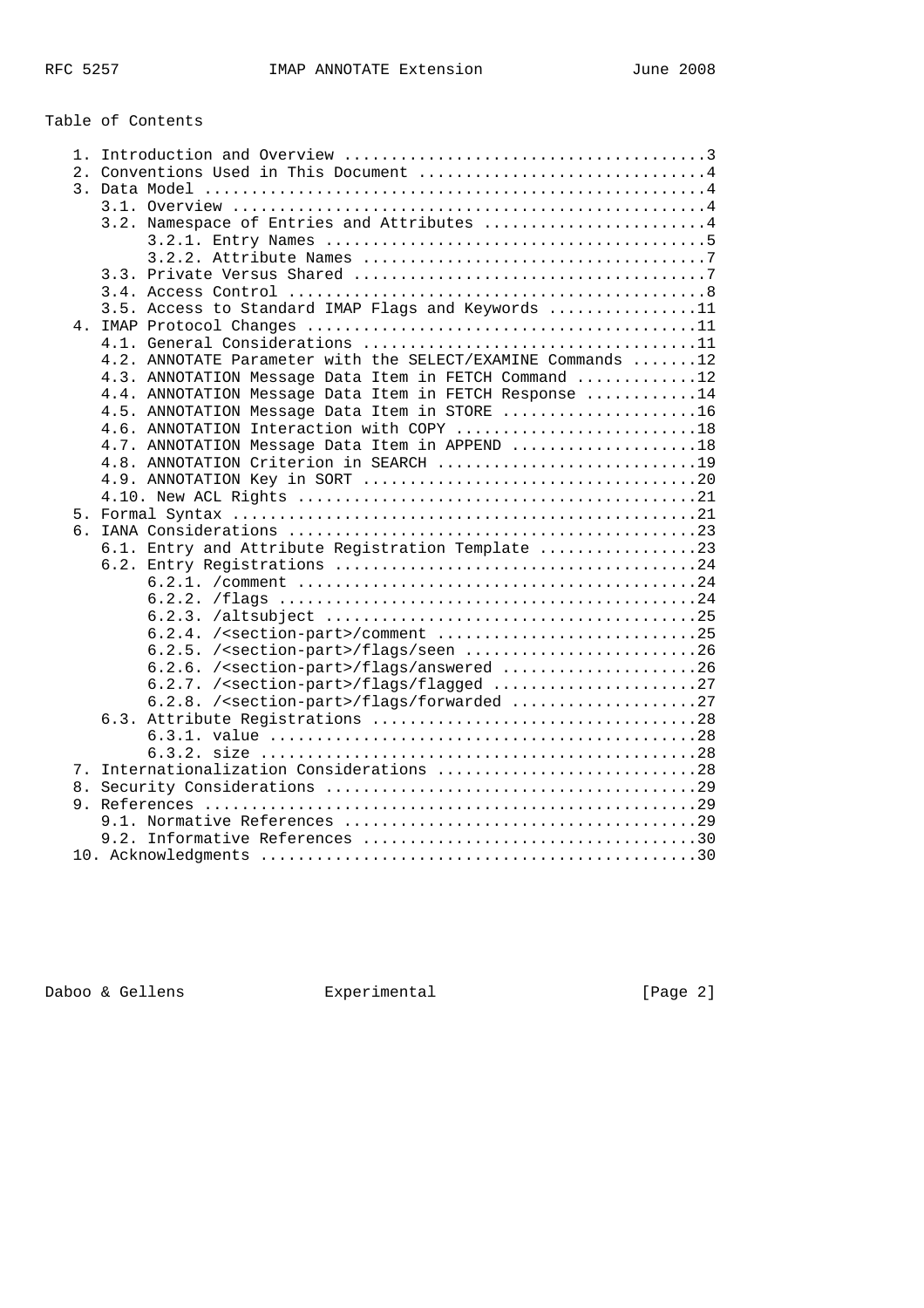1. Introduction and Overview

 The ANNOTATE extension is present in any IMAP [RFC3501] implementation that returns "ANNOTATE-EXPERIMENT-1" as one of the supported capabilities in the CAPABILITY response.

This extension makes the following changes to the IMAP protocol:

- a. adds a new ANNOTATION message data item for use in FETCH.
- b. adds a new ANNOTATION message data item for use in STORE.
- c. adds a new ANNOTATION search criterion for use in SEARCH.
- d. adds a new ANNOTATION sort key for use in the SORT extension.
- e. adds a new ANNOTATION data item for use in APPEND.
- f. adds a new requirement on the COPY command.
- g. adds a new ANNOTATE parameter for use with the SELECT/EXAMINE commands.
- h. adds two new response codes to indicate store failures of annotations.
- i. adds a new untagged response code for the SELECT or EXAMINE commands to indicate the maximum sized annotation that can be stored.
- j. adds a new Access Control List (ACL) "bit" for use with the ACL extensions [RFC2086] and [RFC4314].

 The data model used for the storage of annotations is based on the Application Configuration Access Protocol [RFC2244]. Note that there is no inheritance in annotations.

 If a server supports annotations, then it MUST store all annotation data permanently, i.e., there is no concept of "session only" annotations that would correspond to the behavior of "session" flags as defined in the IMAP base specification.

 In order to provide optimum support for a disconnected client (one that needs to synchronize annotations for use when offline), servers SHOULD also support the Conditional STORE [RFC4551] extension.

 The rest of this document describes the data model and protocol changes more rigorously.

Daboo & Gellens Experimental (Page 3)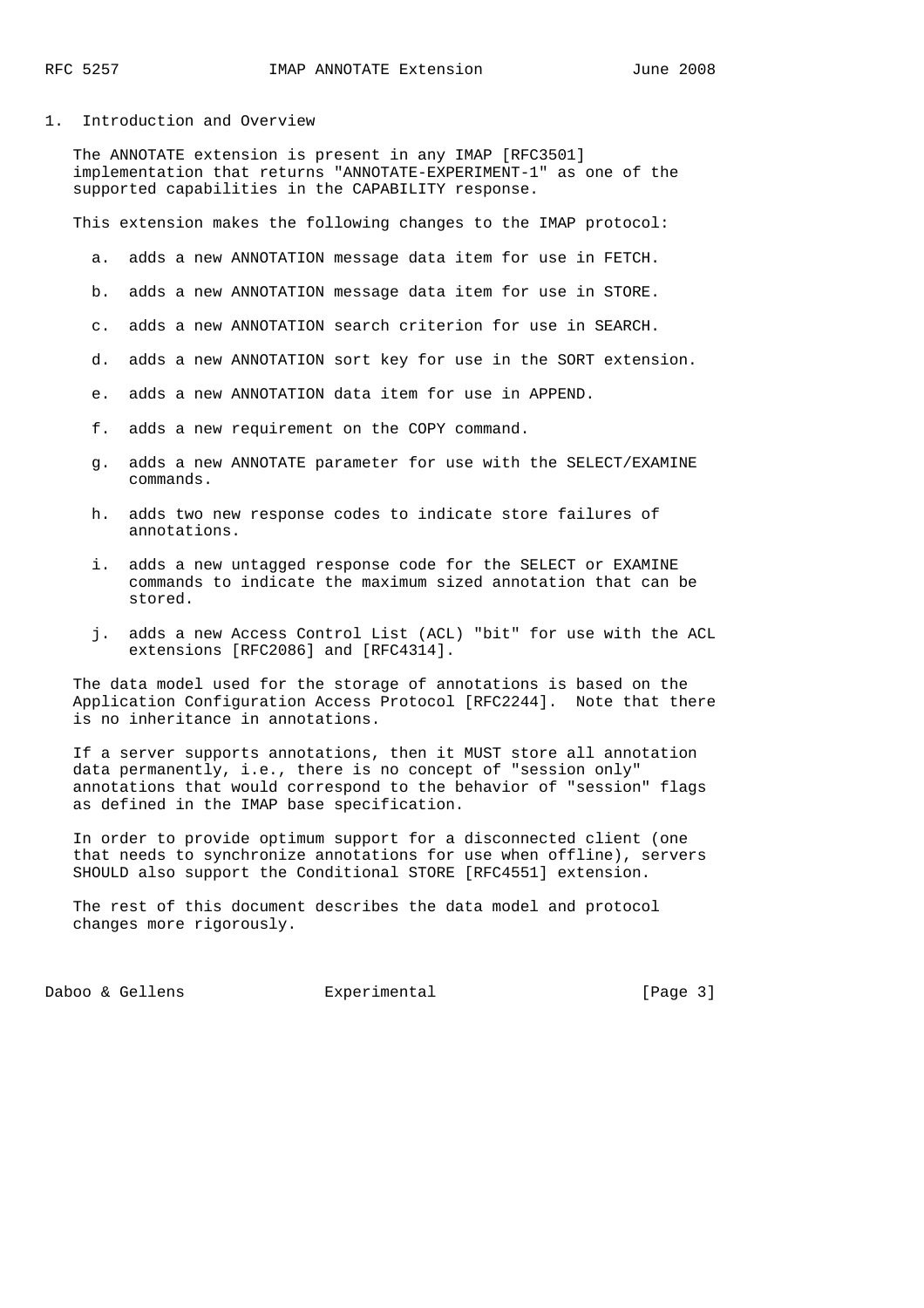### 2. Conventions Used in This Document

 The examples in this document use "C:" and "S:" to indicate lines sent by the client and server, respectively.

 The key words "MUST", "MUST NOT", "REQUIRED", "SHALL", "SHALL NOT", "SHOULD", "SHOULD NOT", "RECOMMENDED", "MAY", and "OPTIONAL" in this document are to be interpreted as described in [RFC2119].

#### 3. Data Model

#### 3.1. Overview

 The data model for annotations in ANNOTATE uses a uniquely named entry that contains a set of standard attributes. Thus, a single coherent unit of "meta data" for a message is stored as a single entry, made up of several attributes.

 For example, a comment annotation added to a message has an entry name of "/comment". This entry is composed of several attributes such as "value", "size", etc., that contain the properties and data of the entry.

 The protocol changes to IMAP, described below, allow a client to access or change the values of any attribute in any entry in a message annotation, assuming it has sufficient access rights to do so (see Section 3.4 for specifics).

### 3.2. Namespace of Entries and Attributes

 A message may contain zero or more annotations, each of which is a single uniquely named entry. Each entry has a hierarchical name, with each component of the name separated by a slash ("/"). An entry name MUST NOT contain two consecutive "/" characters and MUST NOT end with a "/" character.

 Each entry is made up of a set of attributes. Each attribute has a hierarchical name, with each component of the name separated by a period ("."). An attribute name MUST NOT contain two consecutive "." characters and MUST NOT end with a "." character.

 The value of an attribute is "NIL" (has no value), or is a string of zero or more octets.

 Entry and attribute names MUST NOT contain asterisk ("\*") or percent ("%") characters, and MUST NOT contain non-ASCII characters or the NULL octet. Invalid entry or attribute names result in a BAD response in any IMAP commands where they are used.

Daboo & Gellens **Experimental** [Page 4]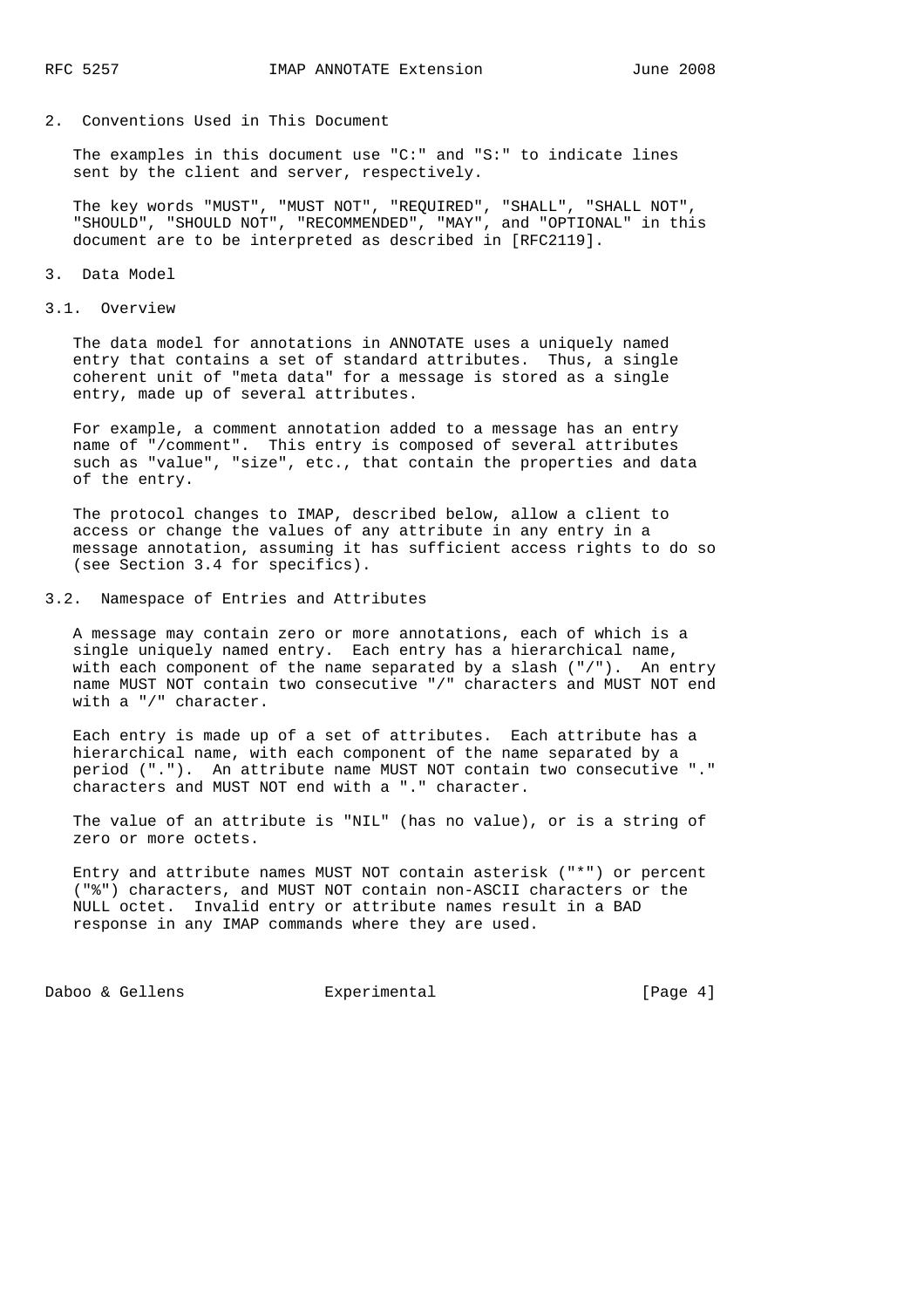Attribute names MUST NOT contain any hierarchical components with the names "priv" or "shared", as those have special meaning (see Section 3.3).

Entry and attribute names are case-sensitive.

 Use of control or punctuation characters in entry and attribute names is strongly discouraged.

 This specification defines an initial set of entry and attribute names available for use in message annotations. In addition, an extension mechanism is described to allow additional names to be added as needed.

3.2.1. Entry Names

 Entry names MUST be specified in a standards track or IESG approved experimental RFC, or fall under the vendor namespace. See Section 6.1 for the registration template.

/

 Defines the top-level of entries associated with an entire message. This entry itself does not contain any attributes. All entries that start with a numeric character ("0" - "9") refer to an annotation on a specific body part. All other entries are for annotations on the entire message.

### /comment

Defines a comment or note associated with an entire message.

/flags

This entry hierarchy is reserved for future use.

/altsubject

 Contains text supplied by the message recipient to be used by the client, instead of the original message Subject.

/vendor/<vendor-token>

 Defines the top-level of entries associated with an entire message as created by a particular product of some vendor. These sub entries can be used by vendors to provide client-specific annotations. The vendor-token MUST be registered with IANA, using the [RFC2244] vendor subtree registry.

# /<section-part>

 Defines the top-level of entries associated with a specific body part of a message. This entry itself does not contain any attributes. The section-part is a numeric part specifier. Its

Daboo & Gellens **Experimental** [Page 5]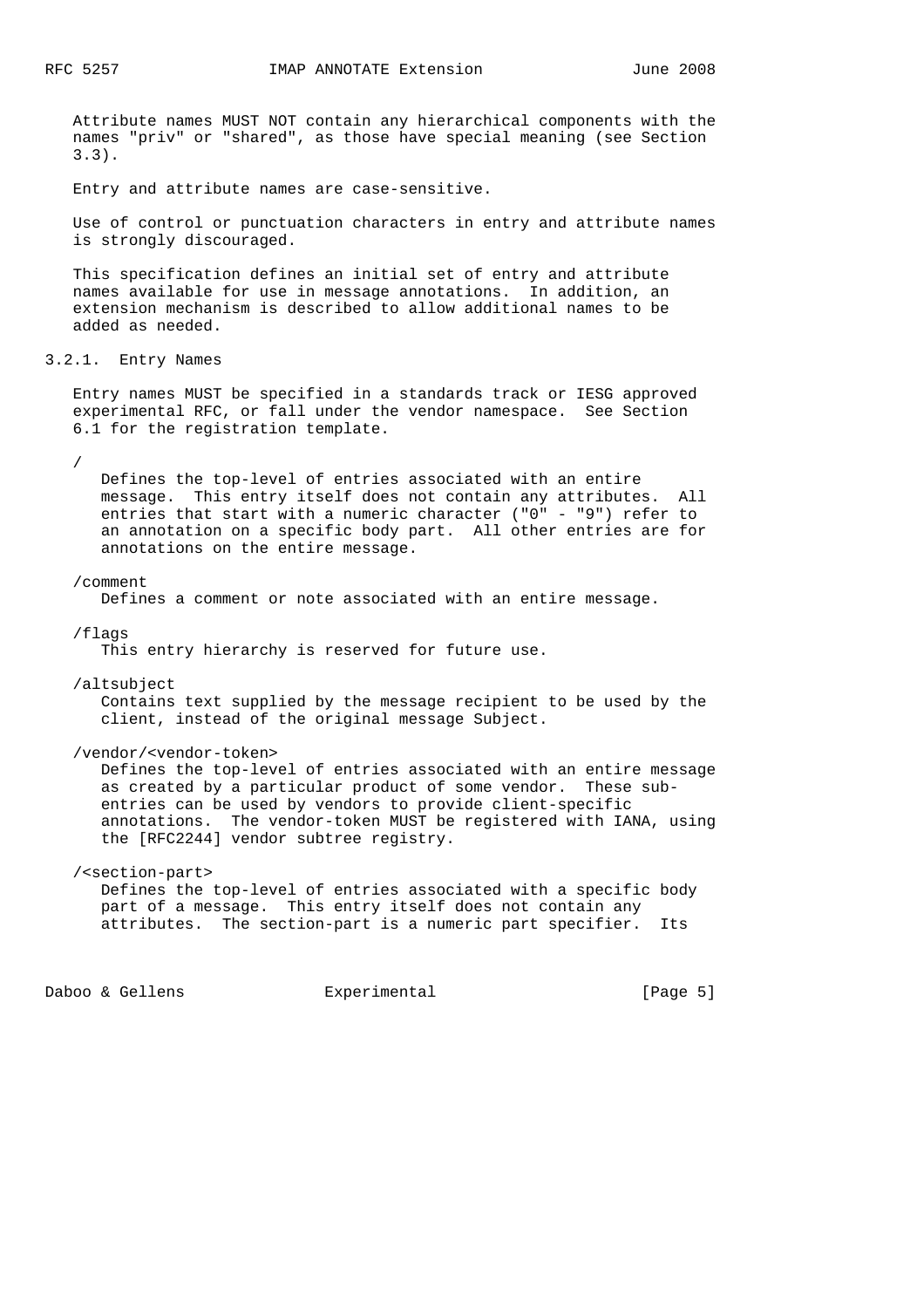syntax is the same as the section-part ABNF element defined in [RFC3501]. The server MUST return a BAD response if the client uses an incorrect part specifier (either incorrect syntax or a specifier referring to a non-existent part). The server MUST return a BAD response if the client uses an empty part specifier (which is used in IMAP to represent the entire message). /<section-part>/comment Defines a comment or note associated with a specific body part of a message. /<section-part>/flags Defines the top-level of entries associated with the flag state for a specific body part of a message. All sub-entries are maintained entirely by the client. There is no implicit change to any flag by the server. /<section-part>/flags/seen This is similar to the IMAP \Seen flag, except it applies to only the body part referenced by the entry. /<section-part>/flags/answered This is similar to the IMAP \Answered flag, except it applies to only the body part referenced by the entry. /<section-part>/flags/flagged This is similar to the IMAP \Flagged flag, except it applies to only the body part referenced by the entry. /<section-part>/flags/forwarded This is similar to the IMAP \$Forwarded keyword, except it applies to only the body part referenced by the entry. Defines flags for a specific body part of a message. The "value"

 attribute of each of the entries described above must be either "1", "0", or "NIL". "1" corresponds to the flag being set.

### /<section-part>/vendor/<vendor-token>

 Defines the top-level of entries associated with a specific body part of a message as created by a particular product of some vendor. This entry can be used by vendors to provide client specific annotations. The vendor-token MUST be registered with IANA.

Daboo & Gellens **Experimental** [Page 6]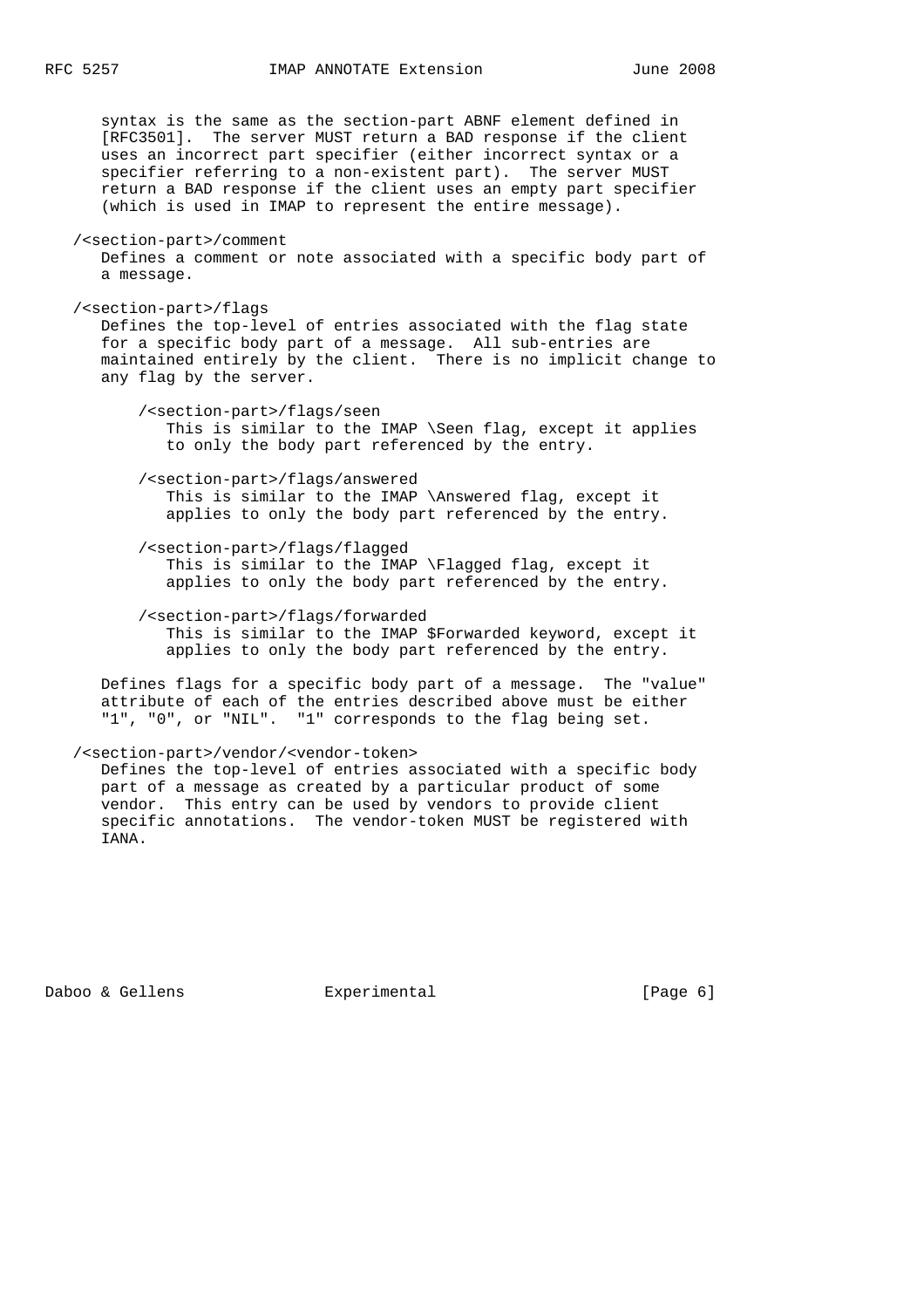# 3.2.2. Attribute Names

 Attribute names MUST be specified in a standards track or IESG approved experimental RFC. See Section 6.1 for the registration template.

 All attribute names implicitly have a ".priv" and a ".shared" suffix that maps to private and shared versions of the entry. Searching or fetching without using either suffix will include both. The client MUST specify either a ".priv" or ".shared" suffix when storing an annotation or sorting on annotations.

#### value

 A string or binary data representing the value of the annotation. To delete an annotation, the client can store "NIL" into the value. If the client requests the value attribute for a non existent entry, then the server MUST return "NIL" for the value. The content represented by the string is determined by the content-type used to register the entry (see Section 6.1 for entry registration templates). Where applicable, the registered content-type MUST include a charset parameter. Text values SHOULD use the utf-8 [RFC3629] character set. Note that binary data (data which may contain the NULL octet) is allowed (e.g., for storing images), and this extension uses the "literal8" syntax element [RFC4466] to allow such data to be written to or read from the server.

### size

 The size of the value, in octets. Set automatically by the server, read-only to clients. If the client requests the size attribute for a non-existent entry, then the server MUST return "0" (zero) for the size.

# 3.3. Private Versus Shared

 Some IMAP mailboxes are private, accessible only to the owning user. Other mailboxes are not, either because the owner has set an ACL [RFC4314] that permits access by other users, or because it is a shared mailbox.

This raises the issue of shared versus private annotations.

 If all annotations are private, it is then impossible to have annotations in a shared or otherwise non-private mailbox be visible to other users. This eliminates what could be a useful aspect of annotations in a shared environment. An example of such use is a shared IMAP folder containing bug reports. Engineers may want to use

Daboo & Gellens **Experimental** [Page 7]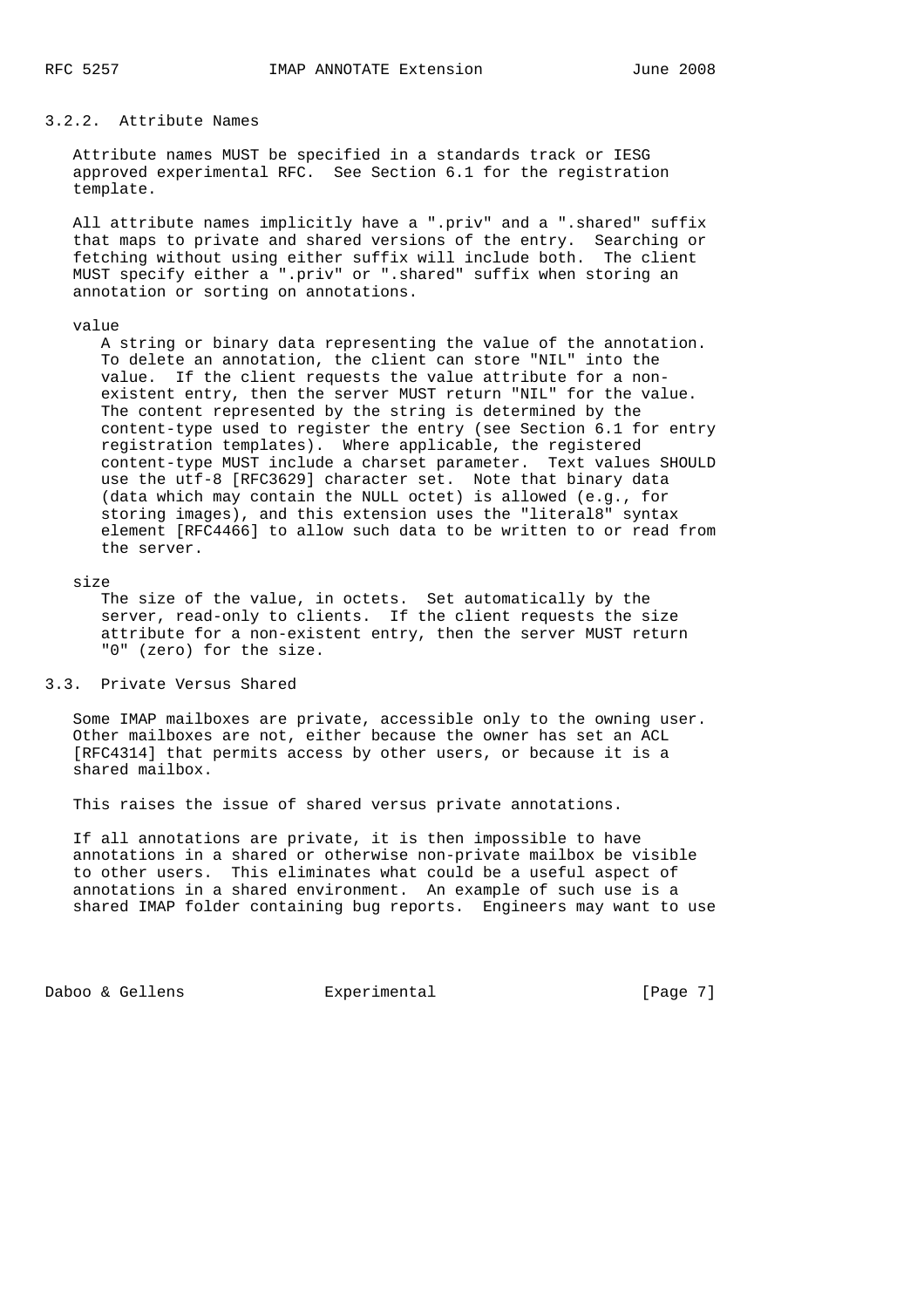annotations to add information to existing messages, indicate assignments, status, etc. This use requires shared annotations.

 If all annotations are shared, it is impossible to use annotations for private notes on messages in shared mailboxes. Also, modifying an ACL to permit access to a mailbox by other users may unintentionally expose private information.

 There are also situations in which both shared and private annotations are useful. For example, an administrator may want to set shared annotations on messages in a shared folder, which individual users may wish to supplement with additional notes.

 If shared and private annotations are to coexist, we need a clear way to differentiate them. Also, it should be as easy as possible for a client to access both and not overlook either. There is also a danger in allowing a client to store an annotation without knowing if it is shared or private.

 This document proposes two standard suffixes for all attributes: ".shared" and ".priv". A SEARCH or FETCH command that specifies neither, uses both. STORE, APPEND, and SORT commands MUST explicitly use ".priv" or ".shared" suffixes.

 If the ANNOTATE extension is present, support for shared annotations in servers is REQUIRED, while support for private annotations in servers is OPTIONAL. This recognizes the fact that support for private annotations may introduce a significant increase in complexity to a server in terms of tracking ownership of the annotations, how quota is determined for users based on their own annotations, etc. Clients that support the ANNOTATE extension MUST handle both shared and private annotations.

3.4. Access Control

 A user needs to have appropriate rights in order to read or write ".priv" or ".shared" annotation values. How those rights are calculated depends on whether or not the ACL [RFC2086] extension or its update [RFC4314] is present. If a client attempts to store or fetch an annotation to which they do not have the appropriate rights, the server MUST respond with a NO response.

 When the ACL extension is not present, access to annotation values is governed by the nature of the selected state, in particular whether the mailbox was SELECTED or EXAMINED in READ-ONLY or READ-WRITE mode.

Daboo & Gellens **Experimental** [Page 8]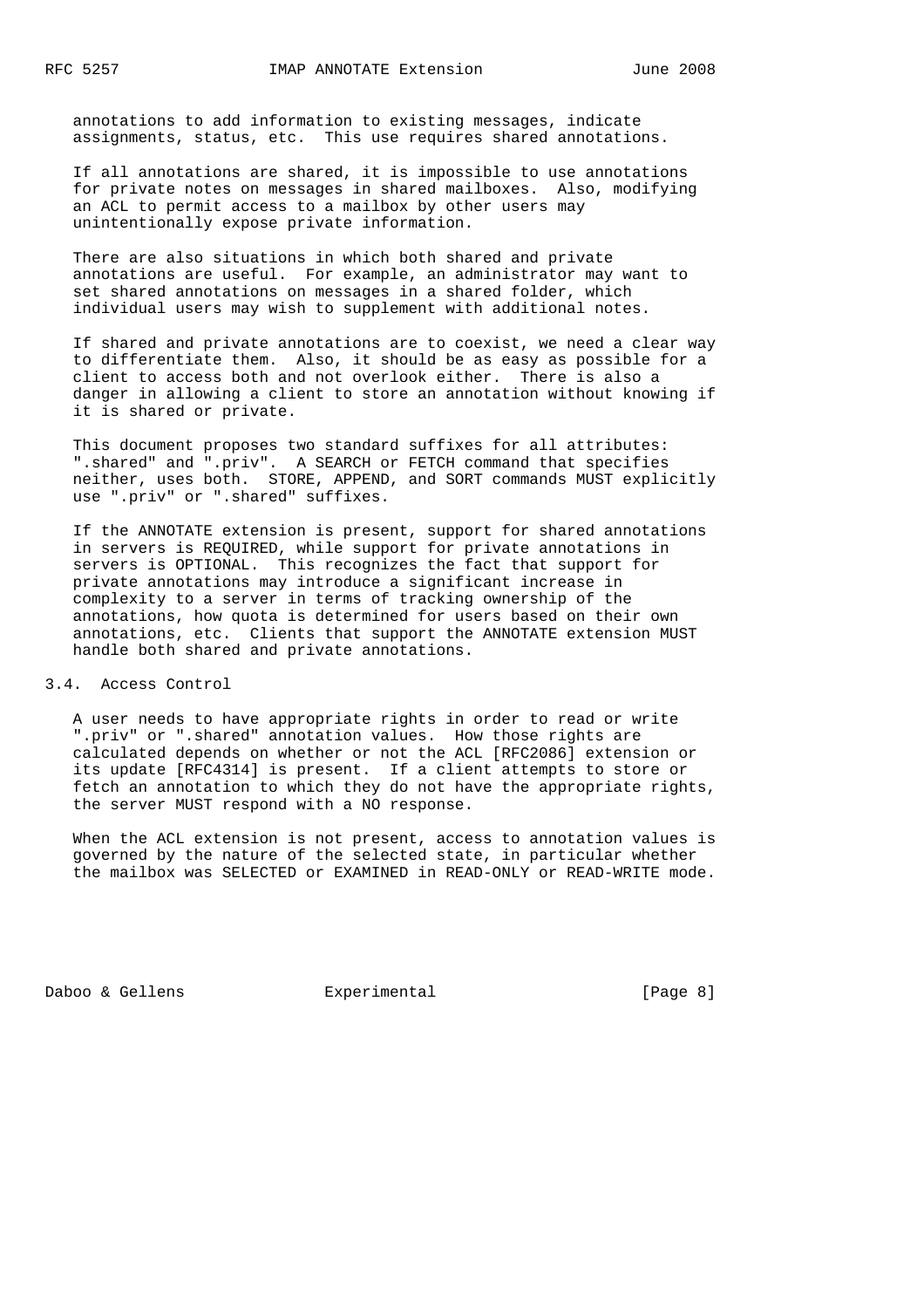When the ACL extension is present, the server MUST recognize the new ACL "n" right, in addition to the ones defined by the ACL extension itself.

 For ".priv" annotation values, the "r" right controls both read and write access. When it is on, access to ".priv" annotations is allowed; when it is off, access to ".priv" annotations is disallowed.

 For ".shared" annotation values, the "r" right controls read access. When it is on, ".shared" annotations can be read; when it is off, ".shared" annotations cannot be read.

 For ".shared" annotation values, the "n" right controls write access. When it is on, ".shared" annotations can be changed or created through either a STORE or APPEND command; when it is off, ".shared" annotations cannot be changed or created. The "n" right constitutes a "shared flag right" as defined in Section 6.2 of [RFC4314].

Daboo & Gellens **Experimental** Experimental [Page 9]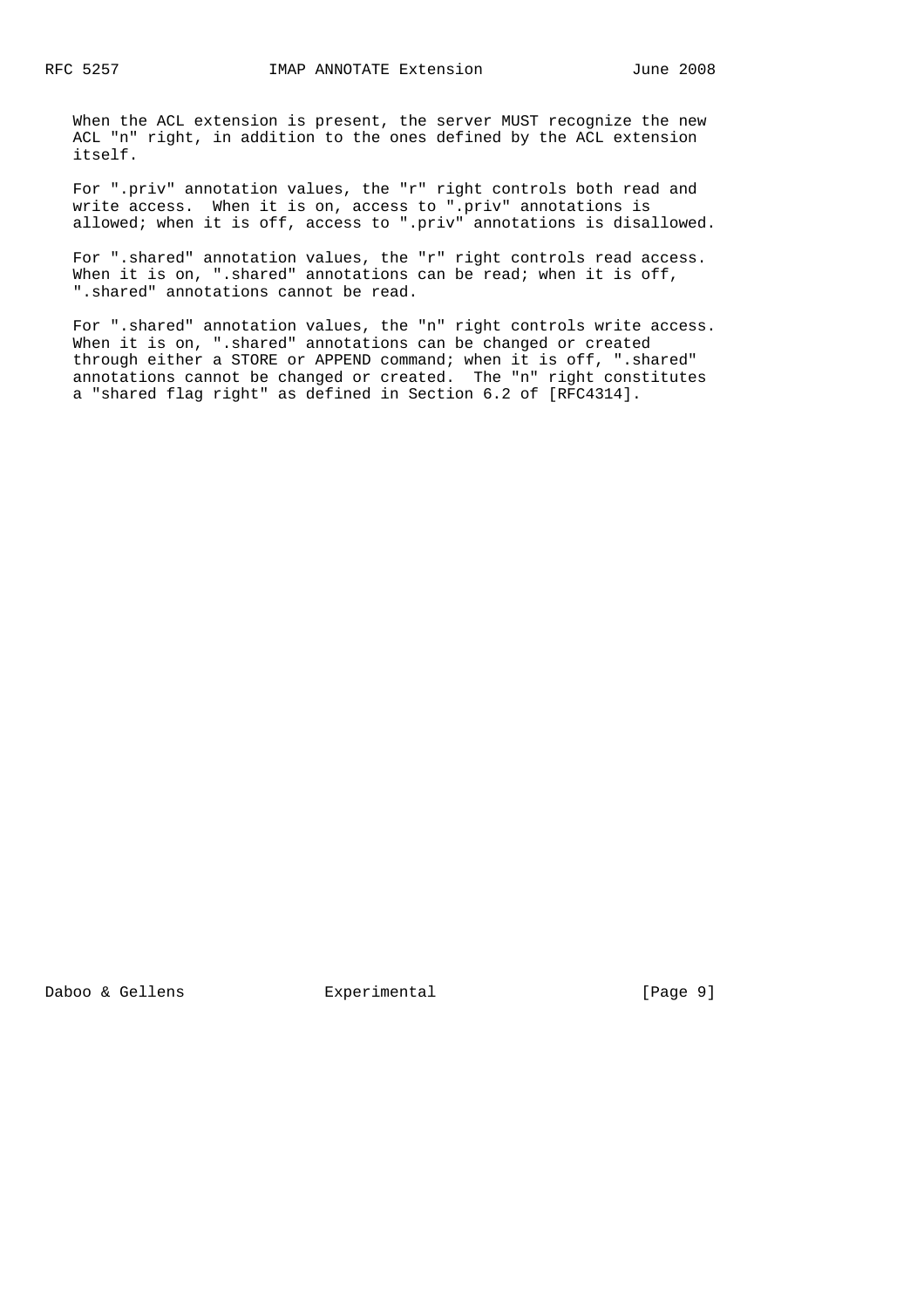A summary of all the access control restrictions is tabulated below

|                                      | Server Type   Action on  <br>annotation<br>. = = = = = = = = = = = = | Type of mailbox                                                                                 |
|--------------------------------------|----------------------------------------------------------------------|-------------------------------------------------------------------------------------------------|
|                                      | read .priv<br>values                                                 | Any mailbox that can be SELECTED<br>Or EXAMINED.                                                |
| Server<br>without<br>ACL Extension - | write .priv<br>values                                                | Any SELECTED [READ-WRITE] mailbox.<br>SELECTED [READ-ONLY] mailboxes MAY<br>also permit writes. |
|                                      | read .shared<br>values                                               | Any mailbox that can be SELECTED<br>OY EXAMINED.                                                |
|                                      | write .shared  <br>values                                            | Any mailbox that can be SELECTED<br>or EXAMINED and is [READ-WRITE].                            |
|                                      | read .priv<br>values                                                 | Any mailbox with the "r"<br>ACL right.                                                          |
| Server<br>with<br>ACL Extension      | write .priv<br>values                                                | Any mailbox with the "r"<br>ACL right.                                                          |
|                                      | read .shared<br>values                                               | Any mailbox with the "r"<br>ACL right.                                                          |
|                                      | write .shared<br>values                                              | Any mailbox with the "n"<br>ACL right.                                                          |

Daboo & Gellens Experimental [Page 10]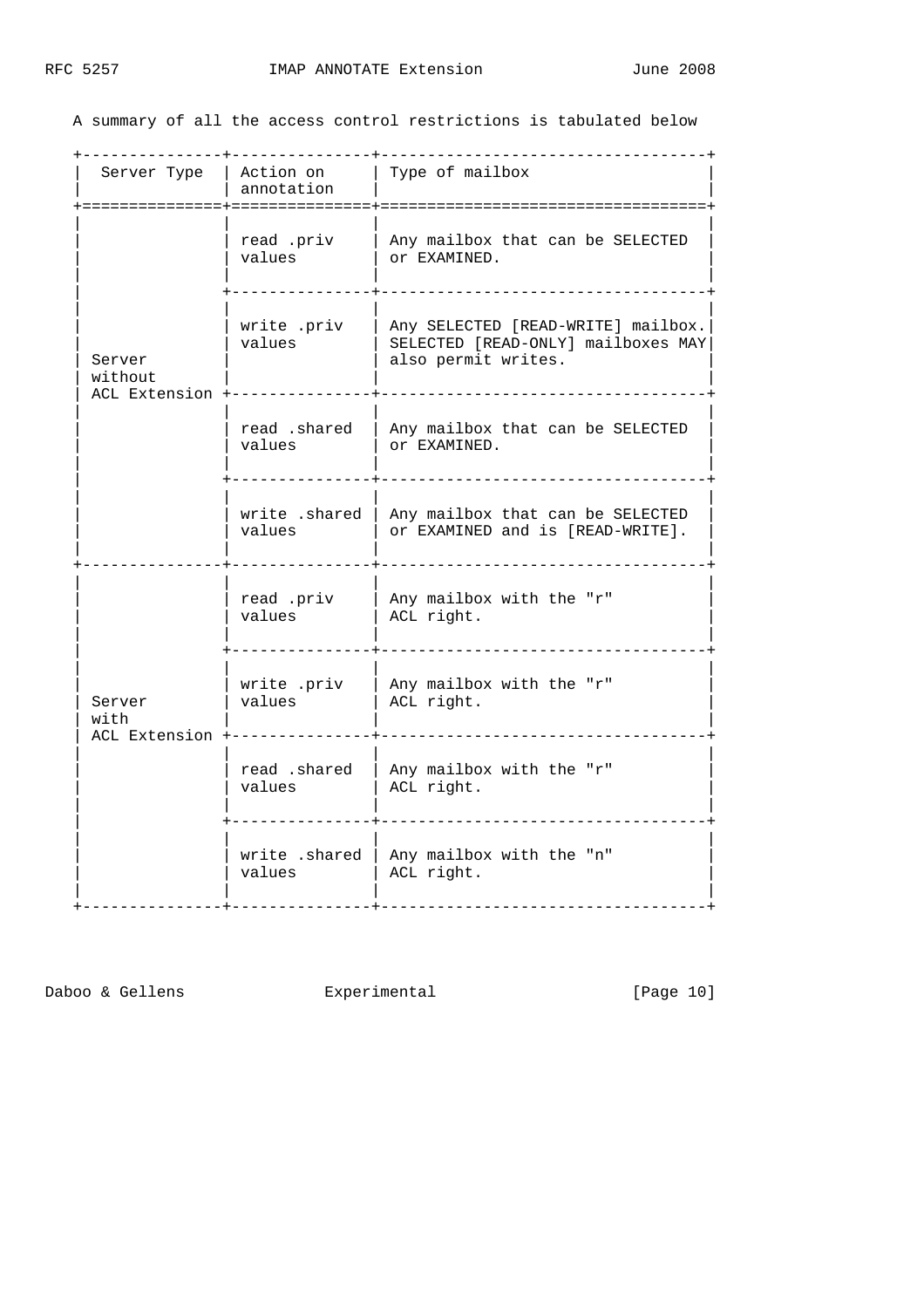# 3.5. Access to Standard IMAP Flags and Keywords

 Due to the ambiguity of how private and shared values would map to the base IMAP flag and keyword values, the ANNOTATE extension does not expose IMAP flags or keywords as entries. However, the /flags annotation entry is reserved for future use and MUST NOT be used by clients or servers supporting this extension.

 Clients that need to implement shared and private "flags" can create their own annotation entries for those, completely bypassing the base IMAP flag/keyword behavior.

#### 4. IMAP Protocol Changes

### 4.1. General Considerations

 Servers may be able to offer only a limited level of support for annotations in mailboxes, and it is useful for clients to be able to know what level of support is available. Servers MUST return an ANNOTATIONS response code during the SELECT or EXAMINE command for a mailbox to indicate the level of support. Possible data items used with the ANNOTATIONS response code are:

 "NONE" - this indicates that the mailbox being selected does not support annotations at all. Clients MUST NOT attempt to use annotation extensions in commands for this mailbox.

 "READ-ONLY" - this indicates that the annotations supported by the mailbox cannot be changed by the client. Clients MUST NOT attempt to store annotations on any messages in a mailbox with this response code.

 "NOPRIVATE" - this indicates that the server does not support private annotations on the mailbox. Only shared annotations are supported. Clients SHOULD only attempt to read or store annotations attributes with the ".shared" suffix. If a client uses an attribute with the ".priv" suffix in a FETCH command, then servers should return the attribute value in the FETCH response as "NIL". If a client uses an attribute with the ".priv" suffix in a STORE command (or an APPEND command targeted at the mailbox), then the server MUST return a NO response.

 numeric values - if servers support writable annotations, then the server MUST indicate the maximum size in octets for an annotation value by providing the maximum size value in the response code. Clients MUST NOT store annotation values of a size greater than the amount indicated by the server. Servers MUST accept a minimum

Daboo & Gellens **Experimental** [Page 11]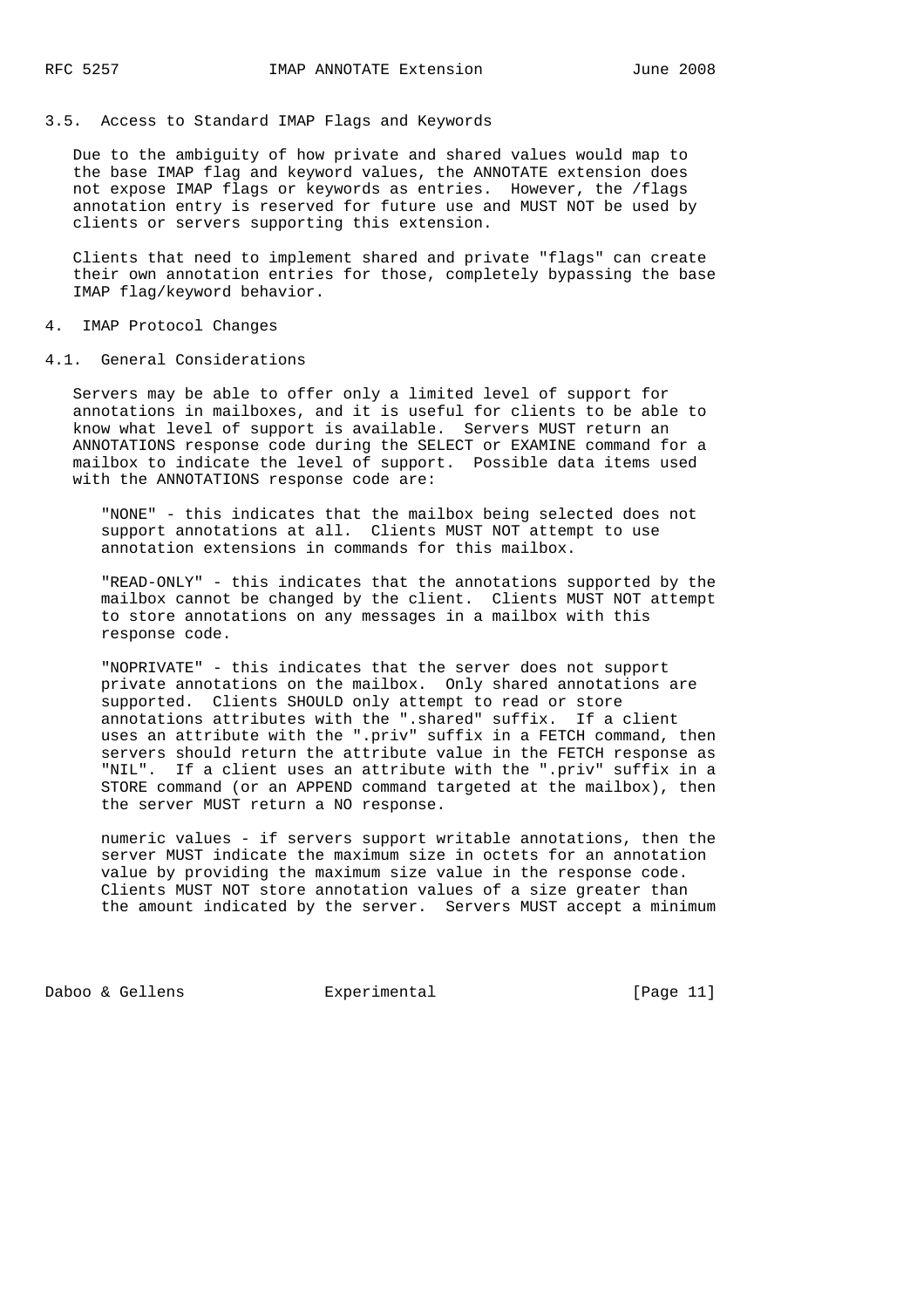annotation data size of at least 1024 octets if annotations can be written.

 In addition, the server MAY limit the total number of annotations for a single message. However, the server MUST provide a minimum annotation count per message of at least 10.

4.2. ANNOTATE Parameter with the SELECT/EXAMINE Commands

 The ANNOTATE extension defines a single optional SELECT parameter [RFC4466] "ANNOTATE", which is used to turn on unsolicited responses for annotations as described in Section 4.4. This optional parameter results in a per-mailbox state change, i.e., it must be used in each SELECT/EXAMINE command in order to be effective, irrespective of whether it was used in a previous SELECT/EXAMINE during the same session.

Example:

 C: a SELECT INBOX (ANNOTATE) S: \* FLAGS (\Answered \Flagged \Draft \Deleted \Seen) S: \* OK [PERMANENTFLAGS (\Answered \Flagged \Draft \Deleted \Seen \\*)] S: \* 10268 EXISTS S: \* 1 RECENT S: \* OK [UNSEEN 10268] S: \* OK [UIDVALIDITY 890061587] S: \* OK [UIDNEXT 34643] S: \* OK [ANNOTATIONS 20480 NOPRIVATE] S: a OK [READ-WRITE] Completed

 In the above example, a SELECT command with the ANNOTATE parameter is issued. The response from the server includes the required ANNOTATIONS response that indicates that the server supports annotations up to a maximum size of 20480 octets, and does not support private annotations (only shared).

4.3. ANNOTATION Message Data Item in FETCH Command

 This extension adds an ANNOTATION message data item to the FETCH command. This allows clients to retrieve annotations for a range of messages in the currently selected mailbox.

ANNOTATION <entry-specifier> <attribute-specifier>

 The ANNOTATION message data item, when used by the client in the FETCH command, takes an entry specifier and an attribute specifier.

Daboo & Gellens **Experimental** [Page 12]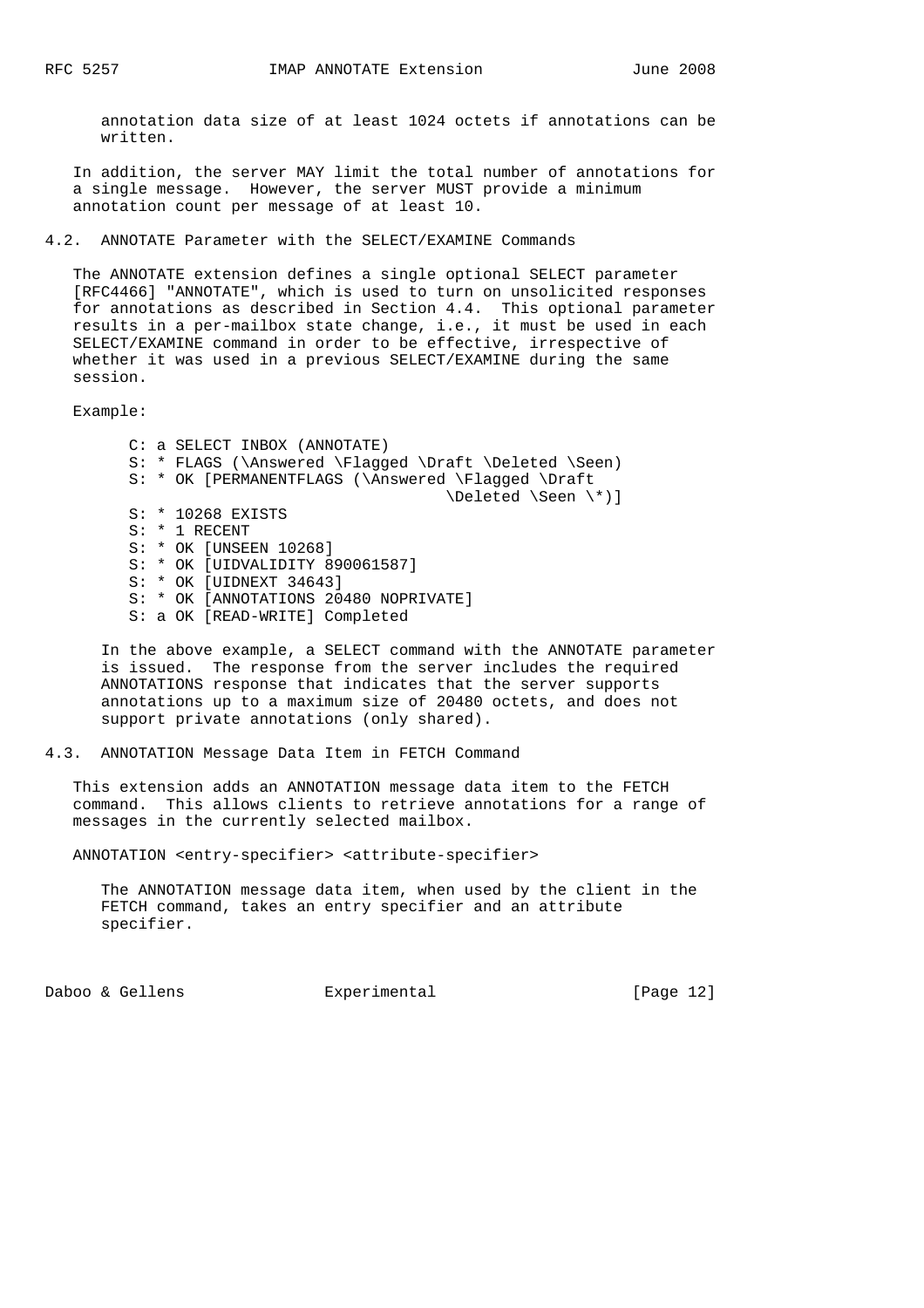C: a FETCH 1 (ANNOTATION (/comment value)) S: \* 1 FETCH (ANNOTATION (/comment (value.priv "My comment" value.shared "Group note"))) S: a OK Fetch complete

 In the above example, the content of the "value" attribute for the "/comment" entry is requested by the client and returned by the server. Since neither ".shared" nor ".priv" was specified, both are returned.

 "\*" and "%" wild card characters can be used in entry specifiers to match one or more characters at that position, with the exception that "%" does not match the "/" hierarchy delimiter. Thus, an entry specifier of "/%" matches entries such as "/comment" and "/altsubject", but not "/1/comment".

Example:

 C: a UID FETCH 1123 (UID ANNOTATION (/\* (value.priv size.priv))) S: \* 12 FETCH (UID 1123 ANNOTATION (/comment (value.priv "My comment" size.priv "10") /altsubject (value.priv "Rhinoceroses!" size.priv "13") /vendor/foobar/label.priv (value.priv "label43" size.priv "7") /vendor/foobar/personality (value.priv "Tallulah Bankhead" size.priv "17"))) S: a OK Fetch complete

 In the above example, the contents of the private "value" and "size" attributes for any entries in the "/" hierarchy are requested by the client and returned by the server.

Daboo & Gellens **Experimental** [Page 13]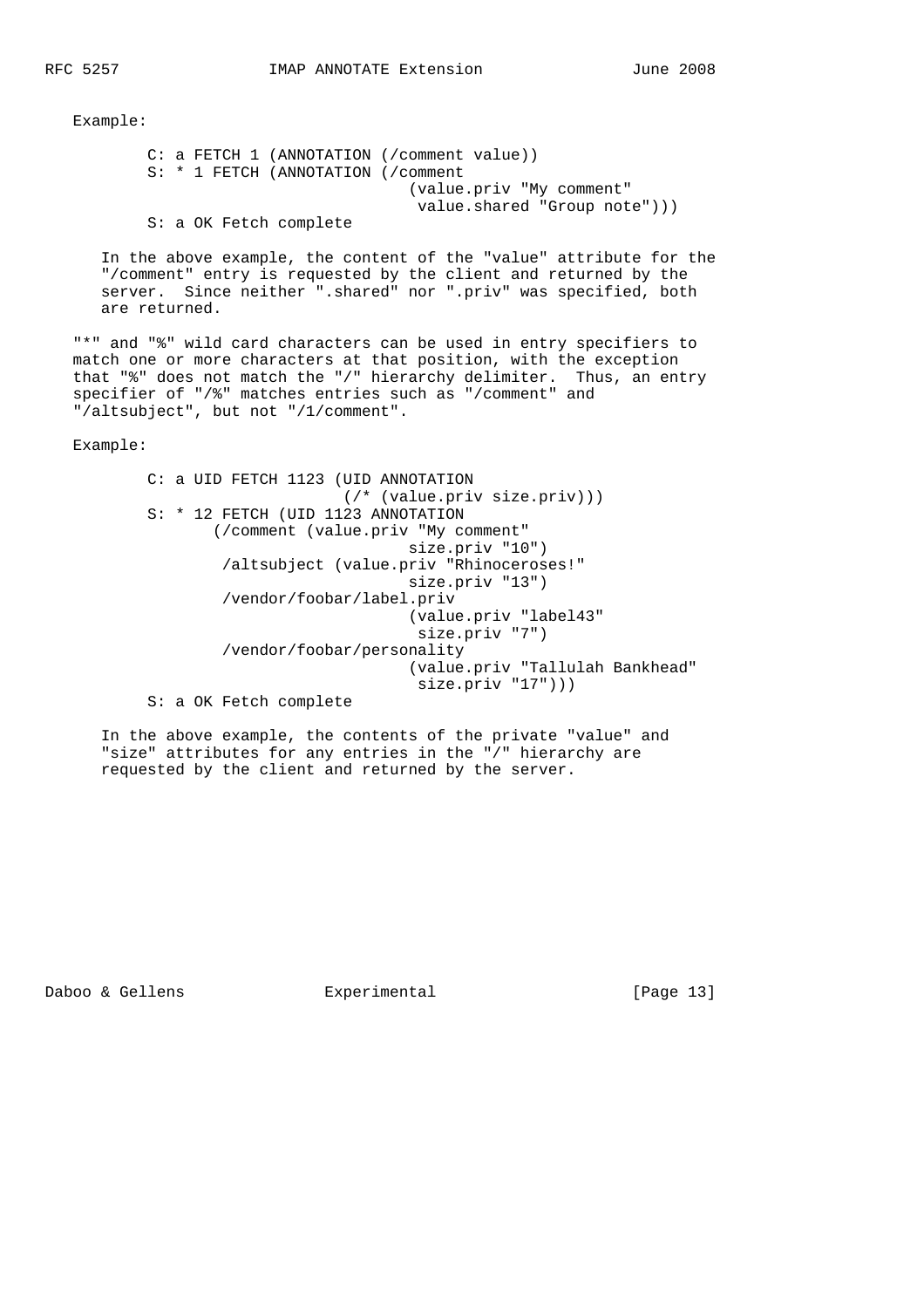C: a FETCH 1 (ANNOTATION (/% value.shared)) S: \* 1 FETCH (ANNOTATION (/comment (value.shared "Patch Mangler") /altsubject (value.shared "Patches? We don't need no steenkin patches!"))) S: a OK Fetch complete

 In the above example, the contents of the shared "value" attributes for entries at the top level only of the "/" hierarchy are requested by the client and returned by the server.

 Entry and attribute specifiers can be lists of atomic specifiers, so that multiple items of each type may be returned in a single FETCH command.

Example:

 C: a FETCH 1 (ANNOTATION ((/comment /altsubject) value.priv)) S: \* 1 FETCH (ANNOTATION (/comment (value.priv "What a chowder-head") /altsubject (value.priv "How to crush beer cans"))) S: a OK Fetch complete

 In the above example, the contents of the private "value" attributes for the two entries "/comment" and "/altsubject" are requested by the client and returned by the server.

4.4. ANNOTATION Message Data Item in FETCH Response

 The ANNOTATION message data item in the FETCH response displays information about annotations in a message.

ANNOTATION parenthesized list

 The response consists of a list of entries, each of which have a list of attribute-value pairs.

Daboo & Gellens **Experimental** [Page 14]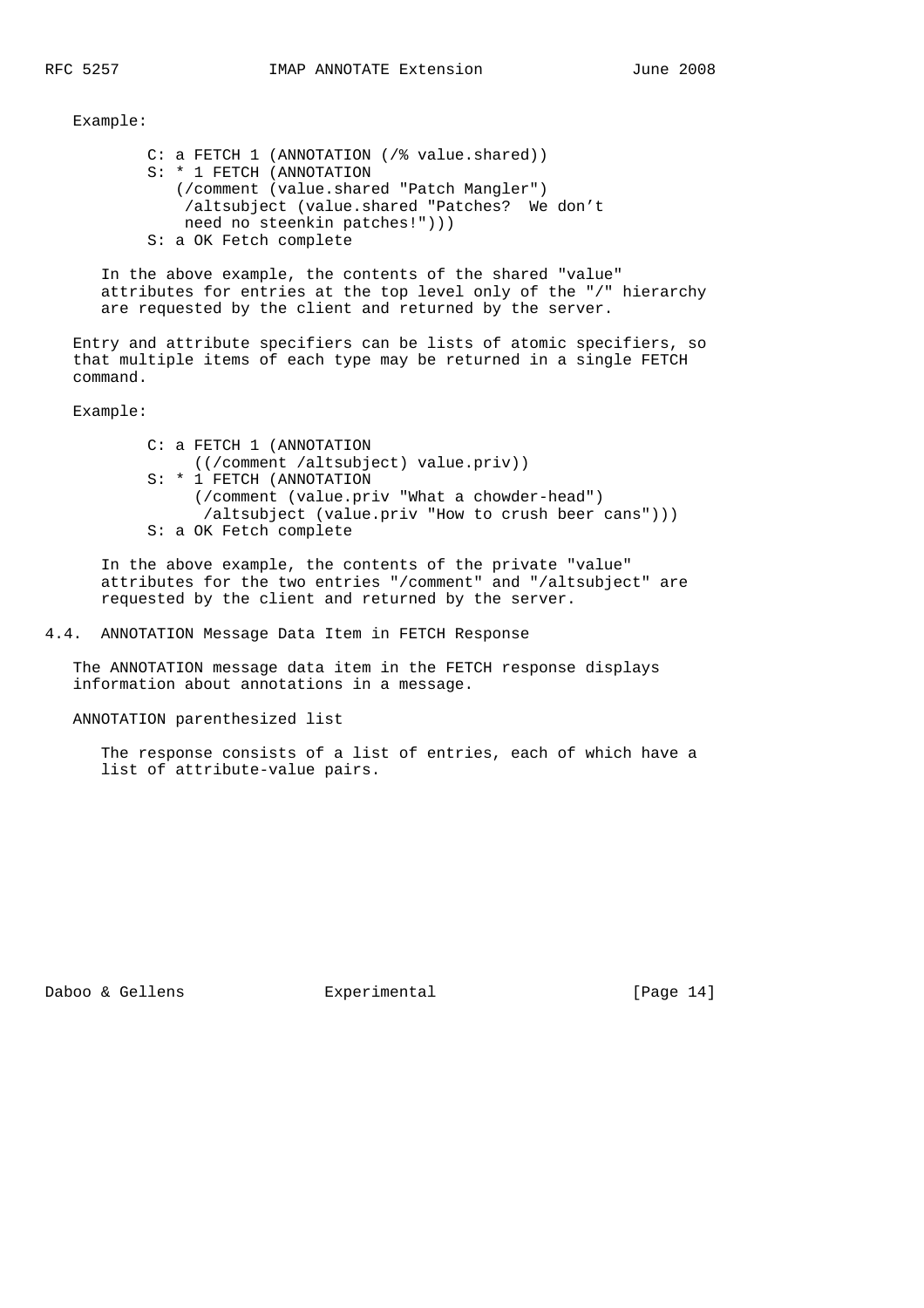```
 C: a FETCH 1 (ANNOTATION (/comment value))
 S: * 1 FETCH (ANNOTATION (/comment
                           (value.priv "My comment"
                             value.shared NIL)))
 S: a OK Fetch complete
```
 In the above example, a single entry with a single attribute-value pair is returned by the server. Since the client did not specify a ".shared" or ".priv" suffix, both are returned. Only the private attribute has a value (the shared value is "NIL").

Example:

 C: a FETCH 1 (ANNOTATION ((/comment /altsubject) value)) S: \* 1 FETCH (ANNOTATION (/comment (value.priv "My comment" value.shared NIL) /altsubject (value.priv "My subject" value.shared NIL))) S: a OK Fetch complete

 In the above example, two entries, each with a single attribute value pair, are returned by the server. Since the client did not specify a ".shared" or ".priv" suffix, both are returned. Only the private attributes have values; the shared attributes are "NIL".

Example:

 C: a FETCH 1 (ANNOTATION (/comment (value size))) S: \* 1 FETCH (ANNOTATION (/comment (value.priv "My comment" value.shared NIL size.priv "10" size.shared "0"))) S: a OK Fetch complete

 In the above example, a single entry with two attribute-value pairs is returned by the server. Since the client did not specify a ".shared" or ".priv" suffix, both are returned. Only the private attributes have values; the shared attributes are "NIL".

Daboo & Gellens **Experimental** [Page 15]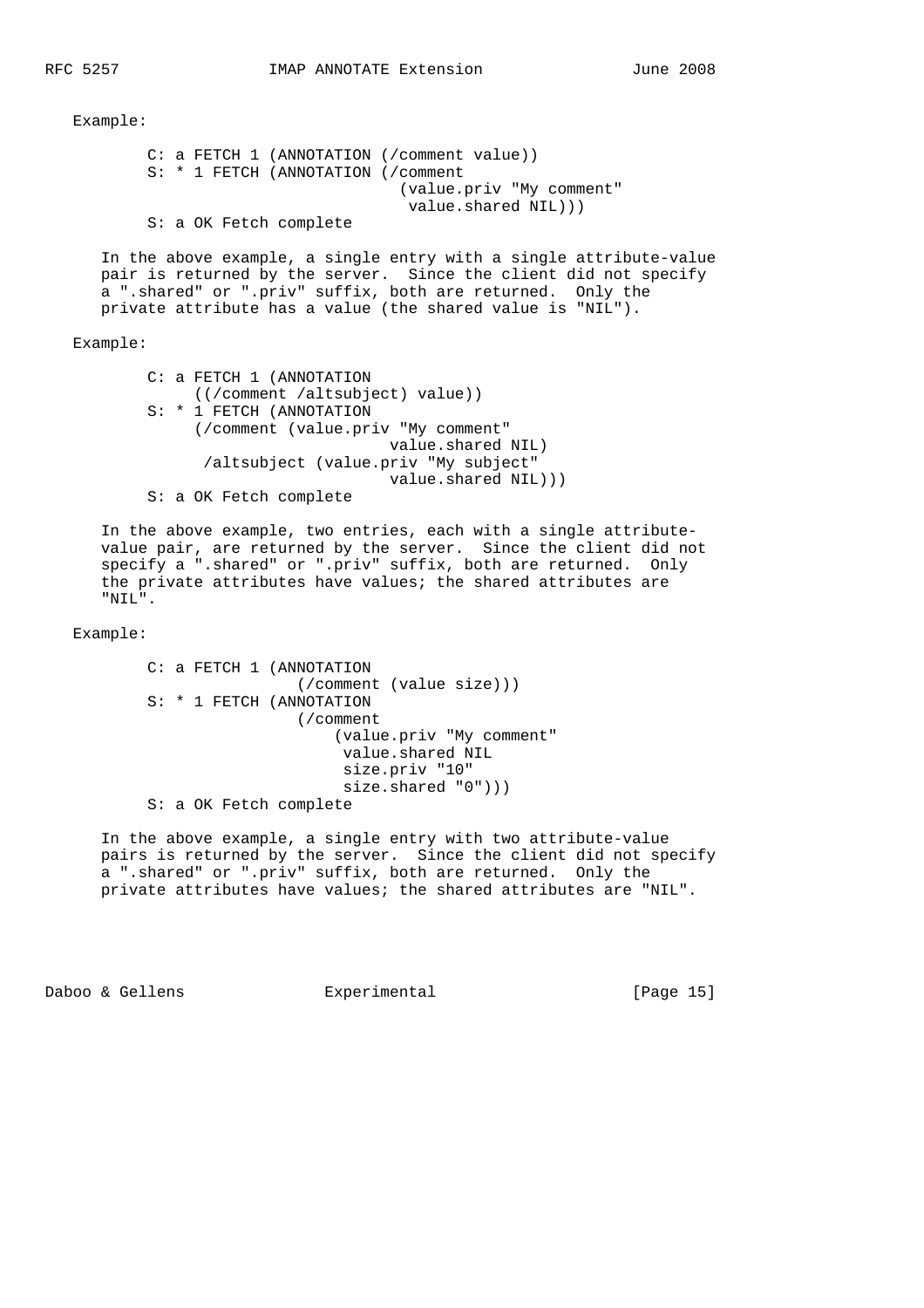Servers SHOULD send ANNOTATION message data items in unsolicited FETCH responses if an annotation entry is changed by a third-party, and the ANNOTATE select parameter was used. This allows servers to keep clients updated with changes to annotations by other clients.

 Unsolicited ANNOTATION responses MUST NOT include ANNOTATION data values -- only the entry name of the ANNOTATION that has changed. This restriction avoids sending ANNOTATION data values (which may be large) to a client unless the client explicitly asks for the value.

Example:

|  | $C: a STORE 1 + FLAGS (Seen)$  |
|--|--------------------------------|
|  | $S: * 1$ FETCH (FLAGS (\Seen)) |
|  | ANNOTATION (/comment))         |
|  | S: a OK STORE complete         |

 In the above example, an unsolicited ANNOTATION response is returned during a STORE command. The unsolicited response contains only the entry name of the annotation that changed, and not its value.

4.5. ANNOTATION Message Data Item in STORE

ANNOTATION <parenthesized entry-attribute-value list>

 Sets the specified list of entries by adding or replacing the specified attributes with the values provided. Clients can use "NIL" for values of attributes it wants to remove from entries.

 The ANNOTATION message data item used with the STORE command has an implicit ".SILENT" behavior. This means the server does not generate an untagged FETCH in response to the STORE command and assumes that the client updates its own cache if the command succeeds. Though note, that if the Conditional STORE extension [RFC4551] is present, then an untagged FETCH response with a MODSEQ data item will be returned by the server as required by [RFC4551].

 If the server is unable to store an annotation because the size of its value is too large, the server MUST return a tagged NO response with a "[ANNOTATE TOOBIG]" response code.

 If the server is unable to store a new annotation because the maximum number of allowed annotations has already been reached, the server MUST return a tagged NO response with a "[ANNOTATE TOOMANY]" response code.

Daboo & Gellens **Experimental** [Page 16]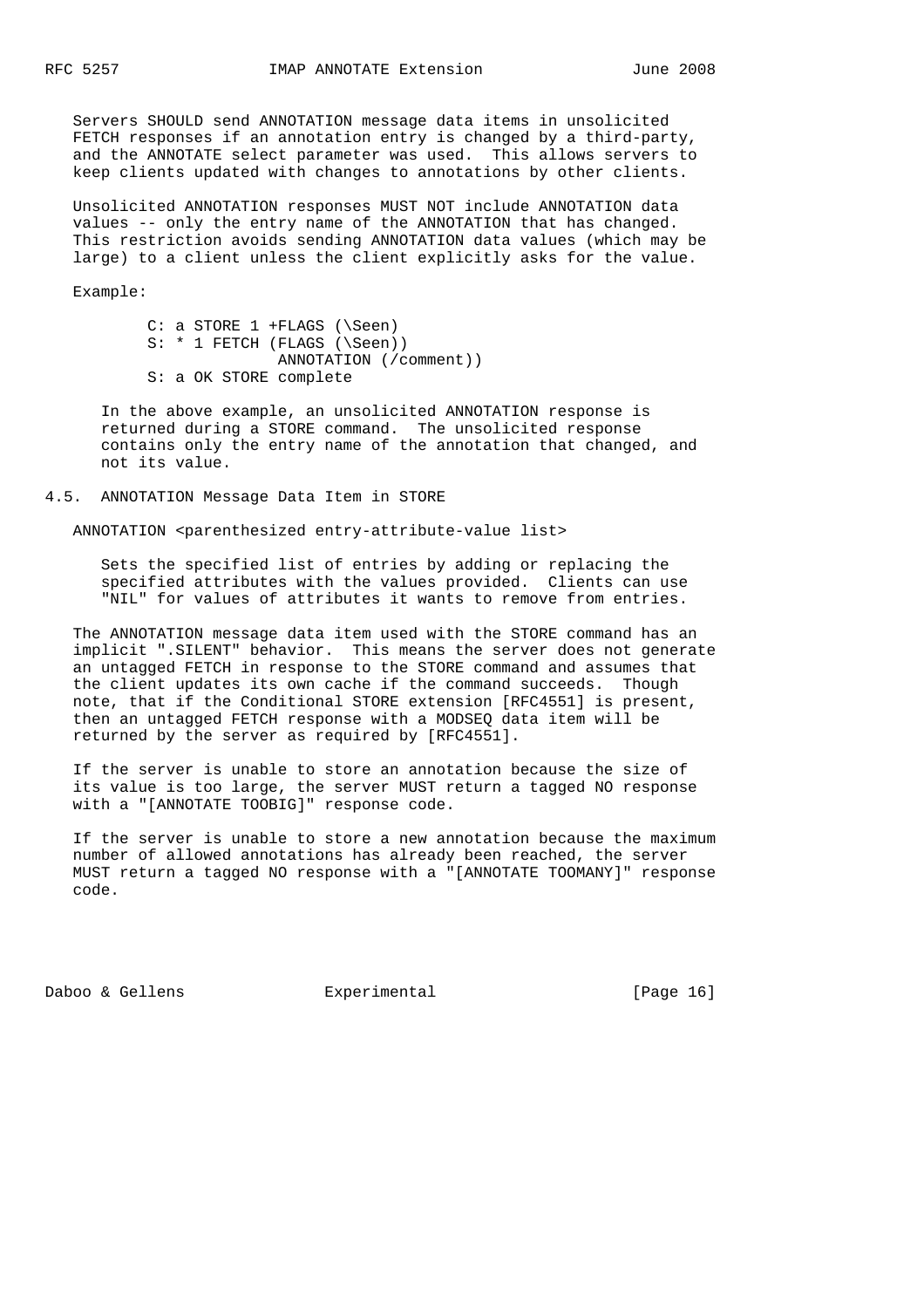C: a STORE 1 ANNOTATION (/comment (value.priv "My new comment")) S: a OK Store complete In the above example, the entry "/comment" is created (if not already present). Its private attribute "value" is created if not already present, or replaced if it exists. "value.priv" is set to "My new comment".

Example:

 C: a STORE 1 ANNOTATION (/comment (value.shared NIL)) S: a OK Store complete

 In the above example, the shared "value" attribute of the entry "/comment" is removed by storing "NIL" into the attribute.

 Multiple entries can be set in a single STORE command by listing entry-attribute-value pairs in the list.

Example:

 C: a STORE 1 ANNOTATION (/comment (value.priv "Get tix Tuesday") /altsubject (value.priv "Wots On")) S: a OK Store complete

 In the above example, the entries "/comment" and "/altsubject" are created (if not already present) and the private attribute "value" is created or replaced for each entry.

 Multiple attributes can be set in a single STORE command by listing multiple attribute-value pairs in the entry list.

Daboo & Gellens **Experimental** [Page 17]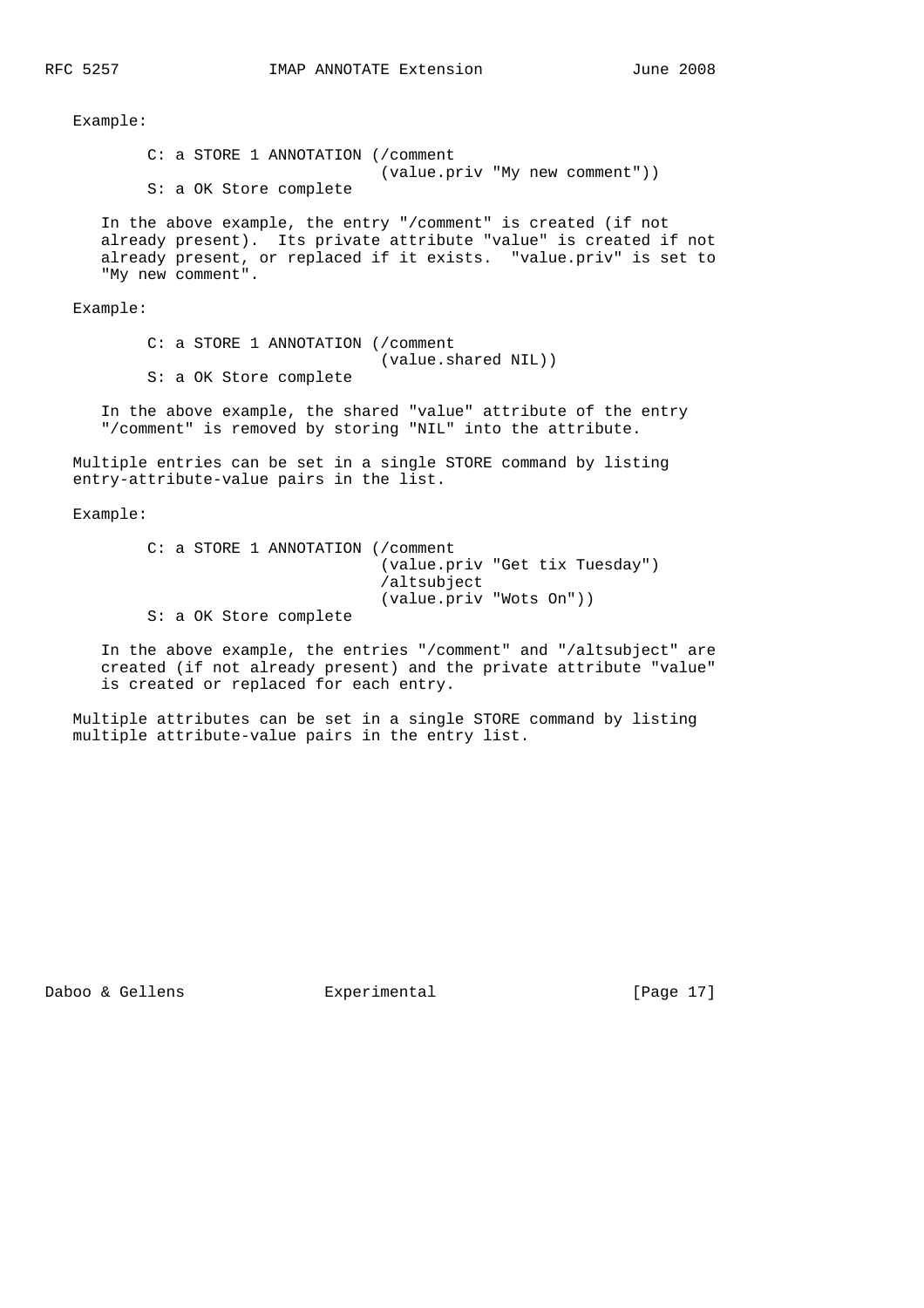C: a STORE 1 ANNOTATION (/comment (value.priv "My new comment" value.shared "foo's bar")) S: a OK Store complete

 In the above example, the entry "/comment" is created (if not already present) and the private and shared "value" attributes are created if not already present, or replaced if they exist.

### 4.6. ANNOTATION Interaction with COPY

 The COPY command can be used to move messages from one mailbox to another on the same server. Servers that support the ANNOTATION extension MUST, for each message being copied, copy all ".priv" annotation data for the current user only, and all ".shared" annotation data along with the message to the new mailbox. The only exceptions to this are if the destination mailbox permissions are such that either the ".priv" or ".shared" annotations are not allowed, or if the destination mailbox is of a type that does not support annotations or does not support storing of annotations (a mailbox that returns a "NONE" or "READ-ONLY" response code in its ANNOTATIONS response), or if the destination mailbox cannot support the size of an annotation because it exceeds the ANNOTATIONS value. Servers MUST NOT copy ".priv" annotation data for users other than the current user.

4.7. ANNOTATION Message Data Item in APPEND

ANNOTATION <parenthesized entry-attribute-value list>

 Sets the specified list of entries and attributes in the resulting message.

 The APPEND command can include annotations for the message being appended via the addition of a new append data item [RFC4466]. The new data item can also be used with the multi-append [RFC3502] extension that allows multiple messages to be appended via a single APPEND command.

Daboo & Gellens **Experimental** [Page 18]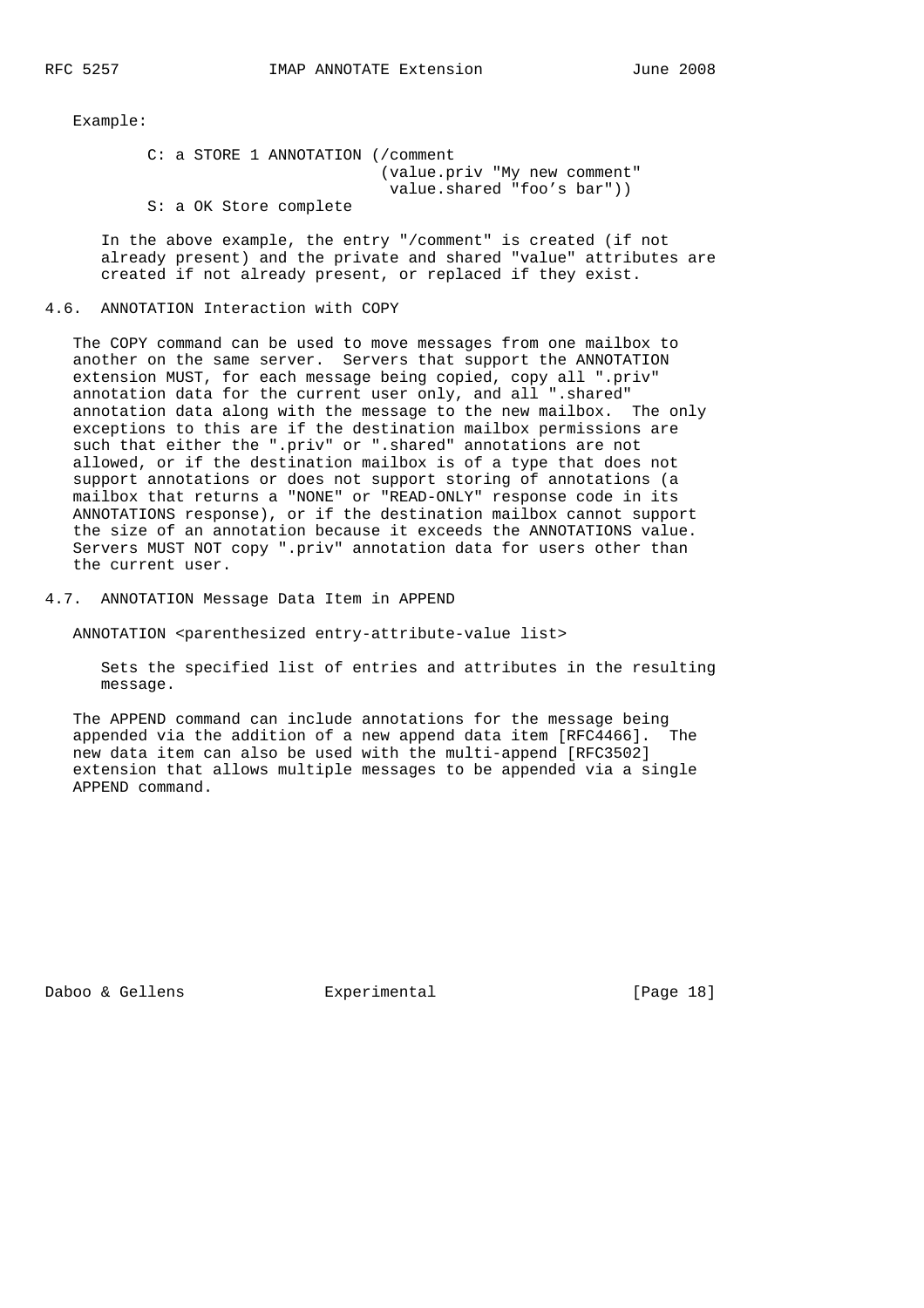C: a APPEND drafts ANNOTATION (/comment (value.priv "Don't send until I say so")) {310} S: + Ready for literal data C: MIME-Version: 1.0 ...  $\cap$ : S: a OK APPEND completed

 In the above example, a comment with a private value is added to a new message appended to the mailbox. The ellipsis represents the bulk of the message.

## 4.8. ANNOTATION Criterion in SEARCH

ANNOTATION <entry-name> <attribute-name> <value>

 The ANNOTATION criterion for the SEARCH command allows a client to search for a specified string in the value of an annotation entry of a message.

 Messages that have annotations with entries matching <entry-name>, attributes matching <attribute-name>, and the specified string <value> in their values are returned in the SEARCH results. The "\*" character can be used in the entry name field to match any content in those items. The "%" character can be used in the entry name field to match a single level of hierarchy only.

 Only the "value", "value.priv", and "value.shared" attributes can be searched. Clients MUST NOT specify an attribute other than either "value", "value.priv", or "value.shared". Servers MUST return a BAD response if the client tries to search any other attribute.

Example:

 C: a SEARCH ANNOTATION /comment value "IMAP4" S: \* SEARCH 2 3 5 7 11 13 17 19 23 S: a OK Search complete

 In the above example, the message numbers of any messages containing the string "IMAP4" in the shared or private "value" attribute of the "/comment" entry are returned in the search results.

Daboo & Gellens **Experimental** [Page 19]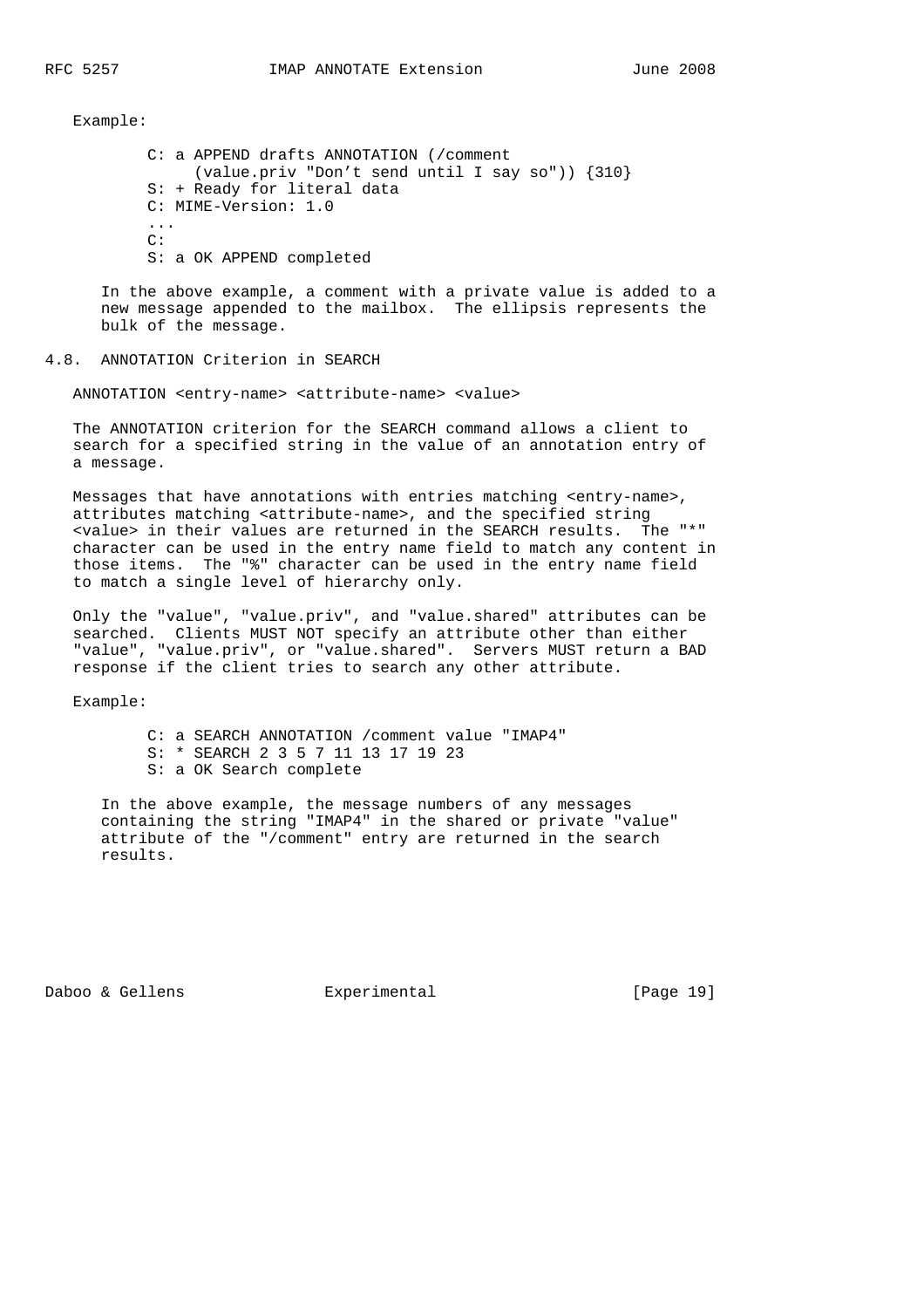C: a SEARCH ANNOTATION \* value.priv "IMAP4" S: \* SEARCH 1 2 3 5 8 13 21 34 S: a OK Search complete

 In the above example, the message numbers of any messages containing the string "IMAP4" in the private "value" attribute of any entry are returned in the search results.

#### 4.9. ANNOTATION Key in SORT

ANNOTATION <entry-name> <attribute-name>

 The ANNOTATION criterion for the SORT command [RFC5256] instructs the server to return the sequence numbers or Unique Identifiers (UIDs) of messages in a mailbox, sorted using the values of the specified annotations. The ANNOTATION criterion is available if the server returns both ANNOTATE-EXPERIMENT-1 and SORT as supported capabilities in the CAPABILITY command response.

 Messages are sorted using the values of the <attribute-name> attributes in the <entry-name> entries.

 Clients MUST provide either the ".priv" or ".shared" suffix to the attribute name to ensure that the server knows which specific value to sort on.

 Only the "value.priv" and "value.shared" attributes can be used for sorting. Clients MUST NOT specify an attribute other than either "value.priv" or "value.shared". Servers MUST return a BAD response if the client tries to sort on any other attribute.

When either "value.priv" or "value.shared" is being sorted, the server MUST use the character set value specified in the SORT command to determine the appropriate sort order.

Example:

 C: a SORT (ANNOTATION /altsubject value.shared) UTF-8 ALL S: \* SORT 2 3 4 5 1 11 10 6 7 9 8 S: a OK Sort complete

 In the above example, the message numbers of all messages are returned, sorted according to the shared "value" attribute of the "/altsubject" entry.

Daboo & Gellens **Experimental** [Page 20]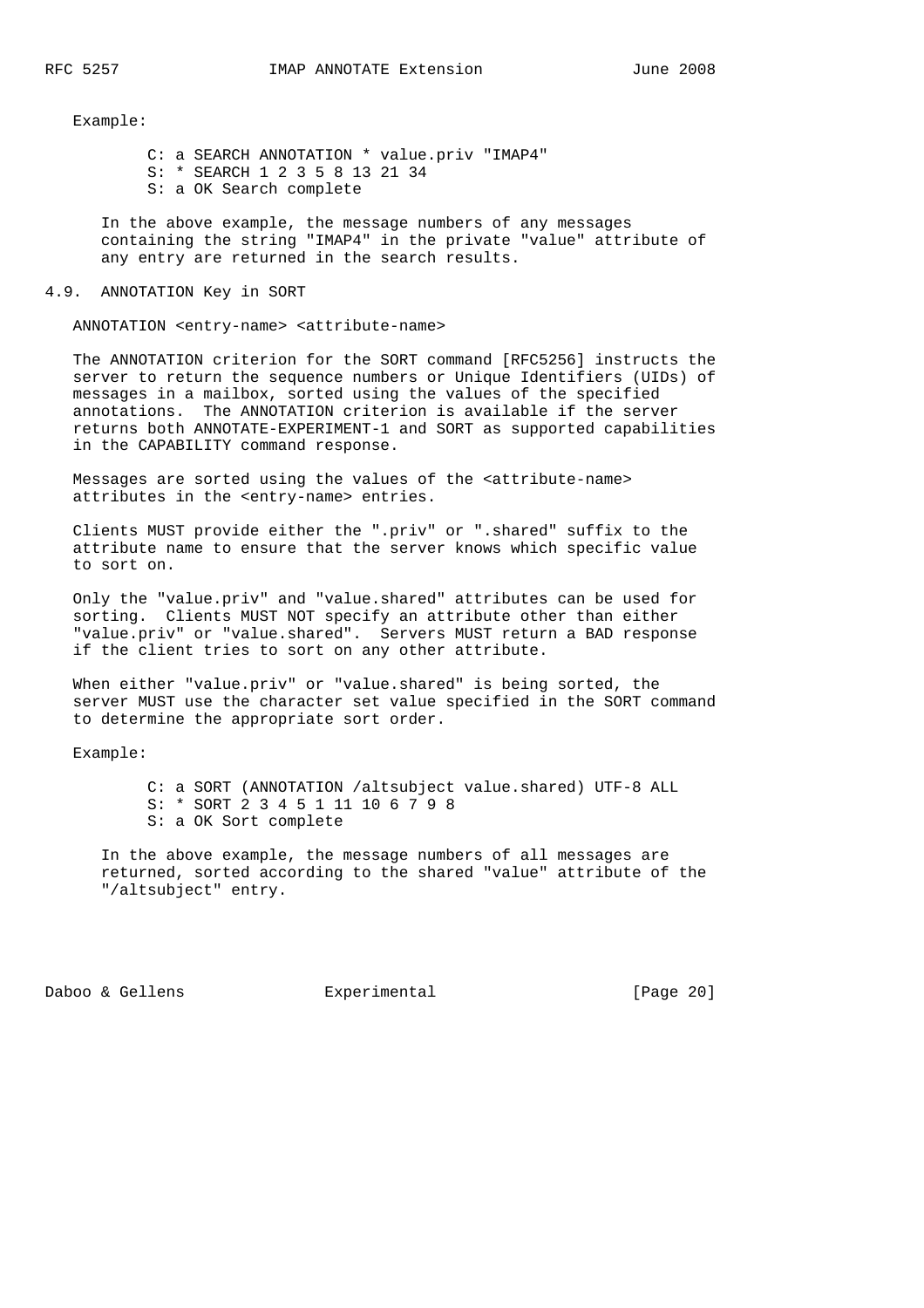Note that the ANNOTATION sort key must include a fully specified entry -- wild cards are not allowed.

4.10. New ACL Rights

 As discussed in Section 3.4, this extension adds a new "n" right to the list of rights provided by the ACL extensions [RFC2086] and [RFC4314].

5. Formal Syntax

 The following syntax specification uses the Augmented Backus-Naur Form (ABNF) notation as specified in [RFC5234].

 Non-terminals referenced but not defined below are as defined by [RFC3501] with the new definitions in [RFC4466] superseding those in [RFC3501].

 Except as noted otherwise, all alphabetic characters are case insensitive. The use of upper or lower case characters to define token strings is for editorial clarity only. Implementations MUST accept these strings in a case-insensitive fashion.

| ann-size     | $=$ "NONE" /<br>$(("READ-ONLY" / nz-number)$<br>$[SP$ "NOPRIVATE"])<br>; response codes indicating the level of<br>; support for annotations in a mailbox |
|--------------|-----------------------------------------------------------------------------------------------------------------------------------------------------------|
| append-ext   | $=$ / att-annotate<br>; modifies [RFC3501] extension behaviour                                                                                            |
| att-annotate | = "ANNOTATION" SP<br>"(" entry-att * (SP entry-att) ")"                                                                                                   |
| att-search   | = "value" / "value.priv" / "value.shared"<br>; the only attributes that can be searched                                                                   |
| att-sort     | = "value.priv" / "value.shared"<br>; the only attributes that can be sorted                                                                               |
| att-value    | = attrib SP value                                                                                                                                         |
| attrib       | = astring<br>; dot-separated attribute name<br>; MUST NOT contain "*" or "%"                                                                              |

Daboo & Gellens **Experimental** [Page 21]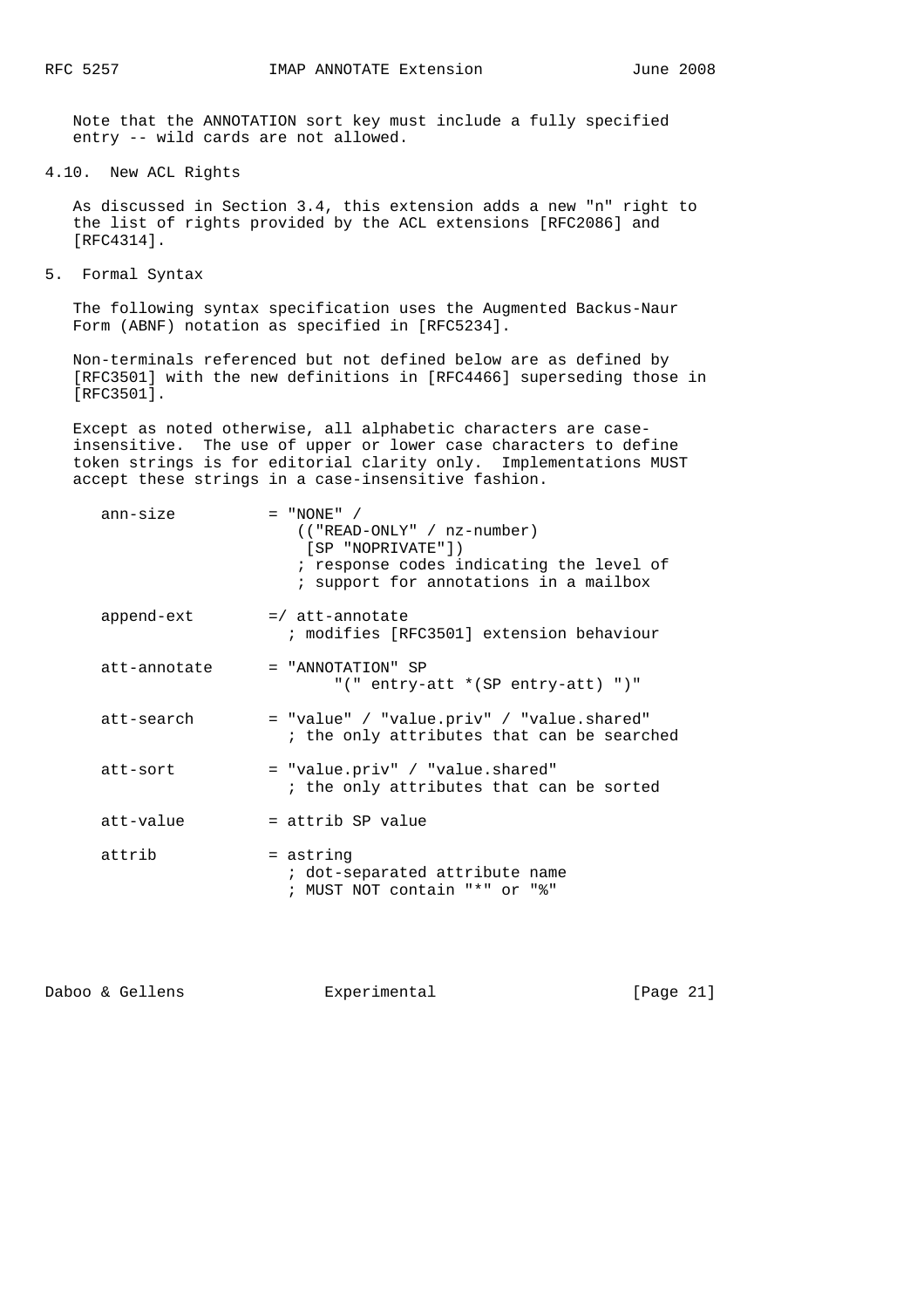| RFC 5257        | IMAP ANNOTATE Extension                                                                                                                               | June 2008 |
|-----------------|-------------------------------------------------------------------------------------------------------------------------------------------------------|-----------|
| attribs         | = attrib / "(" attrib $*(SP \text{ attrib})$ ")"<br>; one or more attribute specifiers                                                                |           |
| capability      | $=$ / "ANNOTATE-EXPERIMENT-1"<br>; defines the capability for this extension                                                                          |           |
| entries         | = entry-match /<br>"(" entry-match * (SP entry-match) ")"                                                                                             |           |
| entry           | = astring<br>; slash-separated path to entry<br>; MUST NOT contain "*" or "%"                                                                         |           |
| entry-att       | = entry SP "(" att-value * (SP att-value) ")"                                                                                                         |           |
| entry-match     | $=$ list-mailbox<br>; slash-separated path to entry<br>; MAY contain "*" or "%" for use as wild cards                                                 |           |
| fetch-att       | =/ "ANNOTATION" SP "(" entries SP attribs ")"<br>; modifies original IMAP fetch-att                                                                   |           |
| msg-att-dynamic | $= /$ "ANNOTATION" SP<br>$('''('entry-att * (SP entry-att) '')''/$<br>"(" entry $*(SP entry) " )" )$<br>; extends FETCH response with annotation data |           |
| resp-text-code  | $=$ / "ANNOTATE" SP "TOOBIG" /<br>"ANNOTATE" SP "TOOMANY" /<br>"ANNOTATIONS" SP ann-size<br>; new response codes                                      |           |
| search-key      | =/ "ANNOTATION" SP entry-match SP att-search<br>SP value<br>; modifies original IMAP search-key                                                       |           |
| select-param    | $=$ / "ANNOTATE"<br>; defines the select parameter used with<br>; ANNOTATE extension                                                                  |           |
| sort-key        | =/ "ANNOTATION" SP entry SP att-sort<br>; modifies original sort-key                                                                                  |           |
| store-att-flags | =/ att-annotate<br>; modifies original IMAP STORE command                                                                                             |           |
| value           | = nstring / literal8                                                                                                                                  |           |

Daboo & Gellens **Experimental** Experimental [Page 22]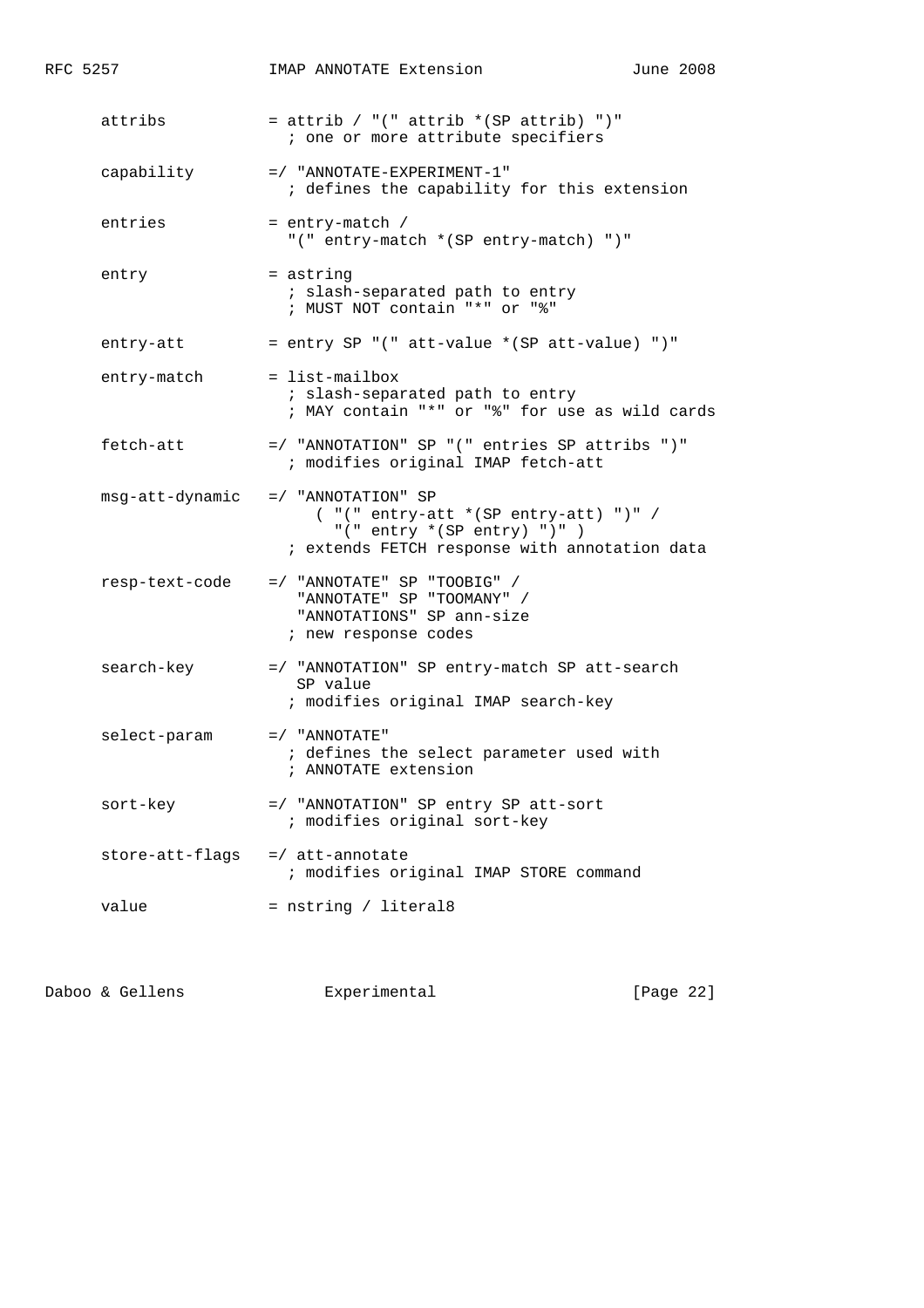6. IANA Considerations

 Entry names MUST be specified in a standards track or IESG approved experimental RFC, or fall under the vendor namespace. Vendor names MUST be registered.

 Attribute names MUST be specified in a standards track or IESG approved experimental RFC.

 Each entry registration MUST include a content-type that is used to indicate the nature of the annotation value. Where applicable, a charset parameter MUST be included with the content-type.

6.1. Entry and Attribute Registration Template

 To: iana@iana.org Subject: IMAP Annotate Registration

Please register the following IMAP Annotate item:

[] Entry [] Attribute

Name: \_\_\_\_\_\_\_\_\_\_\_\_\_\_\_\_\_\_\_\_\_\_\_\_\_\_\_\_\_\_

Description: \_\_\_\_\_\_\_\_\_\_\_\_\_\_\_\_\_\_\_\_\_\_\_

Content-Type:\_\_\_\_\_\_\_\_\_\_\_\_\_\_\_\_\_\_\_\_\_\_\_

 $\frac{1}{\sqrt{2}}$  ,  $\frac{1}{\sqrt{2}}$  ,  $\frac{1}{\sqrt{2}}$  ,  $\frac{1}{\sqrt{2}}$  ,  $\frac{1}{\sqrt{2}}$  ,  $\frac{1}{\sqrt{2}}$  ,  $\frac{1}{\sqrt{2}}$  ,  $\frac{1}{\sqrt{2}}$  ,  $\frac{1}{\sqrt{2}}$  ,  $\frac{1}{\sqrt{2}}$  ,  $\frac{1}{\sqrt{2}}$  ,  $\frac{1}{\sqrt{2}}$  ,  $\frac{1}{\sqrt{2}}$  ,  $\frac{1}{\sqrt{2}}$  ,  $\frac{1}{\sqrt{2}}$ 

\_\_\_\_\_\_\_\_\_\_\_\_\_\_\_\_\_\_\_\_\_\_\_\_\_\_\_\_\_\_\_\_\_\_\_\_

Contact person: \_\_\_\_\_\_\_\_\_\_\_\_\_\_\_\_\_\_\_\_

email: \_\_\_\_\_\_\_\_\_\_\_\_\_\_\_\_\_\_\_\_

Daboo & Gellens **Experimental** [Page 23]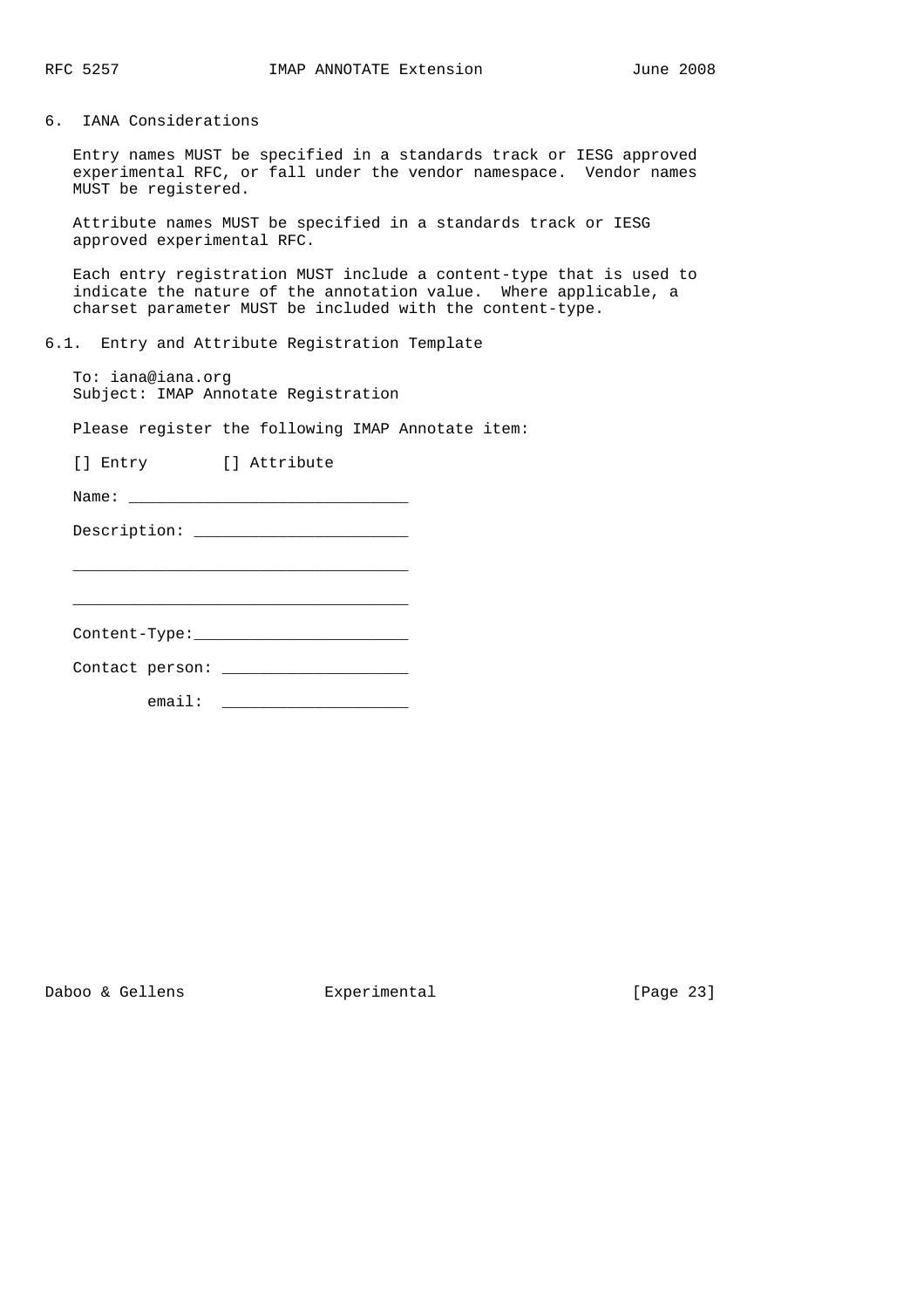6.2. Entry Registrations

 The following templates specify the IANA registrations of annotation entries specified in this document.

6.2.1. /comment

 To: iana@iana.org Subject: IMAP Annotate Registration

Please register the following IMAP Annotate item:

[X] Entry [] Attribute

Name: /comment

Description: Defined in IMAP ANNOTATE extension document.

Content-Type: text/plain; charset=utf-8

Contact person: Cyrus Daboo

email: cyrus@daboo.name

6.2.2. /flags

 To: iana@iana.org Subject: IMAP Annotate Registration

Please register the following IMAP Annotate item:

[X] Entry [] Attribute

Name: /flags

Description: Reserved entry hierarchy.

Content-Type: -

Contact person: Cyrus Daboo

email: cyrus@daboo.name

Daboo & Gellens **Experimental** [Page 24]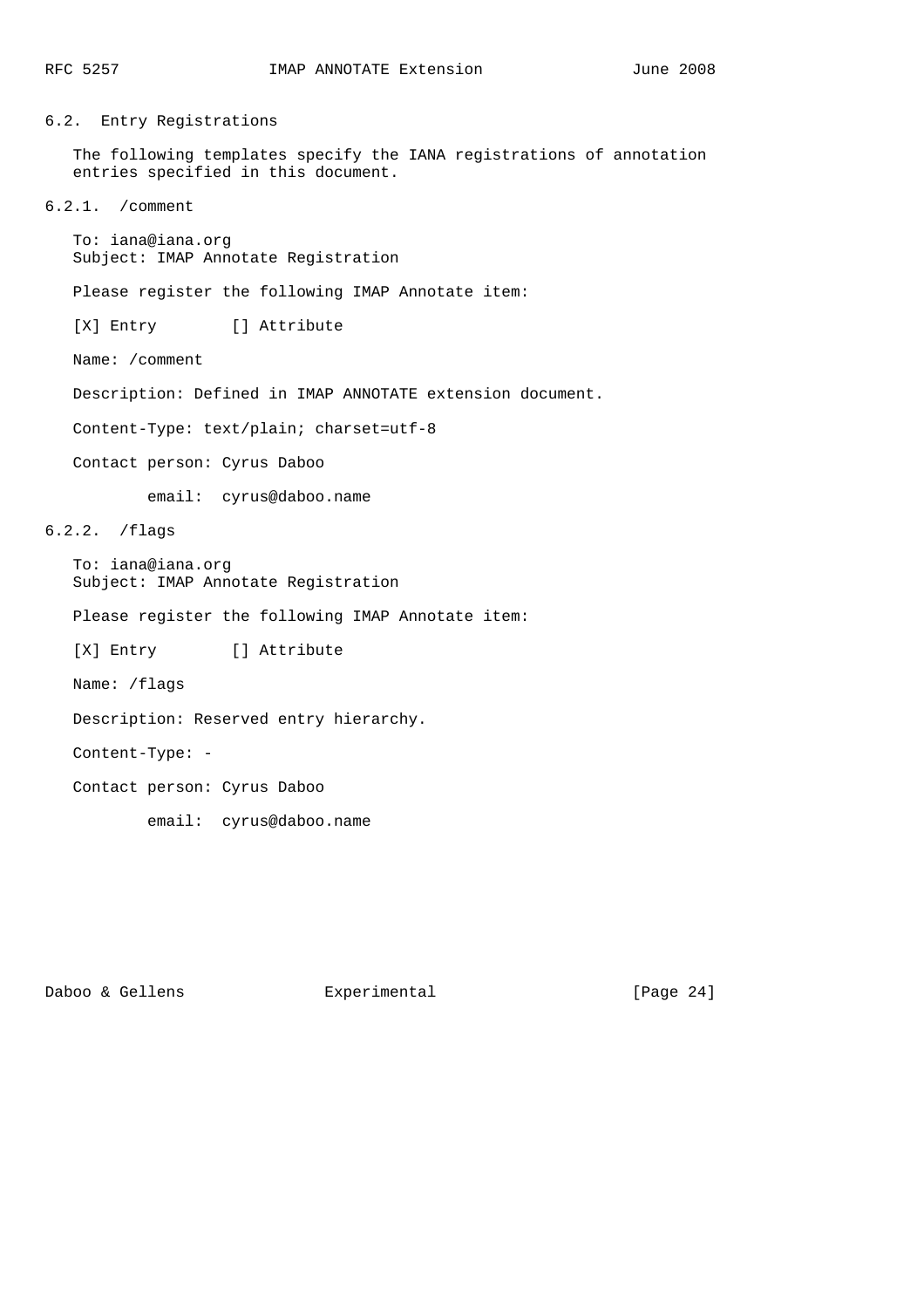6.2.3. /altsubject To: iana@iana.org Subject: IMAP Annotate Registration Please register the following IMAP Annotate item: [X] Entry [] Attribute Name: /altsubject Description: Defined in IMAP ANNOTATE extension document. Content-Type: text/plain; charset=utf-8 Contact person: Cyrus Daboo email: cyrus@daboo.name 6.2.4. /<section-part>/comment To: iana@iana.org Subject: IMAP Annotate Registration Please register the following IMAP Annotate item: [X] Entry [] Attribute Name: /<section-part>/comment Description: Defined in IMAP ANNOTATE extension document. Content-Type: text/plain; charset=utf-8 Contact person: Cyrus Daboo email: cyrus@daboo.name

Daboo & Gellens **Experimental** [Page 25]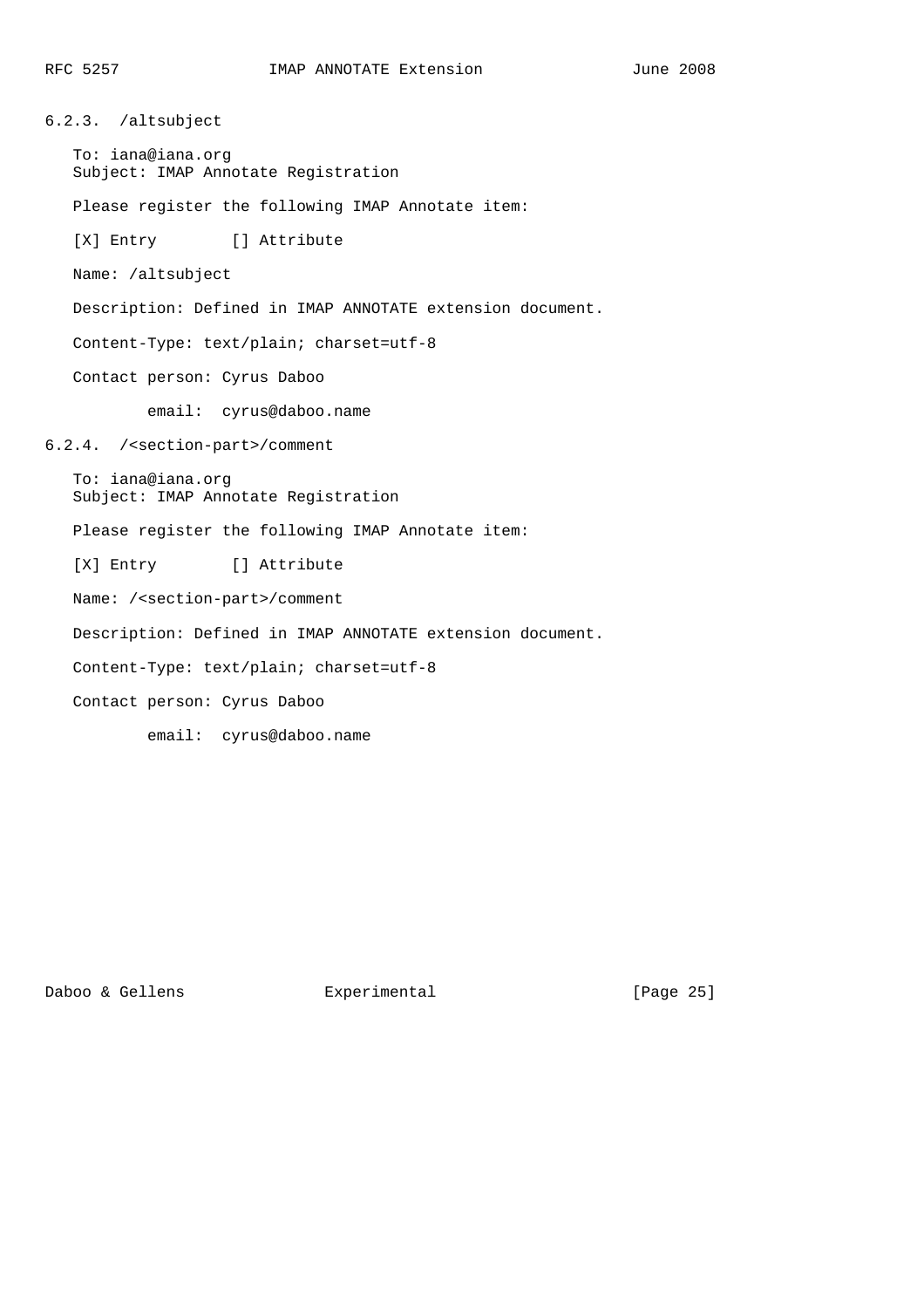6.2.5. /<section-part>/flags/seen To: iana@iana.org Subject: IMAP Annotate Registration Please register the following IMAP Annotate item: [X] Entry [] Attribute Name: /<section-part>/flags/seen Description: Defined in IMAP ANNOTATE extension document. Content-Type: text/plain; charset=utf-8 Contact person: Cyrus Daboo email: cyrus@daboo.name 6.2.6. /<section-part>/flags/answered To: iana@iana.org Subject: IMAP Annotate Registration Please register the following IMAP Annotate item: [X] Entry [] Attribute Name: /<section-part>/flags/answered Description: Defined in IMAP ANNOTATE extension document. Content-Type: text/plain; charset=utf-8 Contact person: Cyrus Daboo email: cyrus@daboo.name

Daboo & Gellens **Experimental** [Page 26]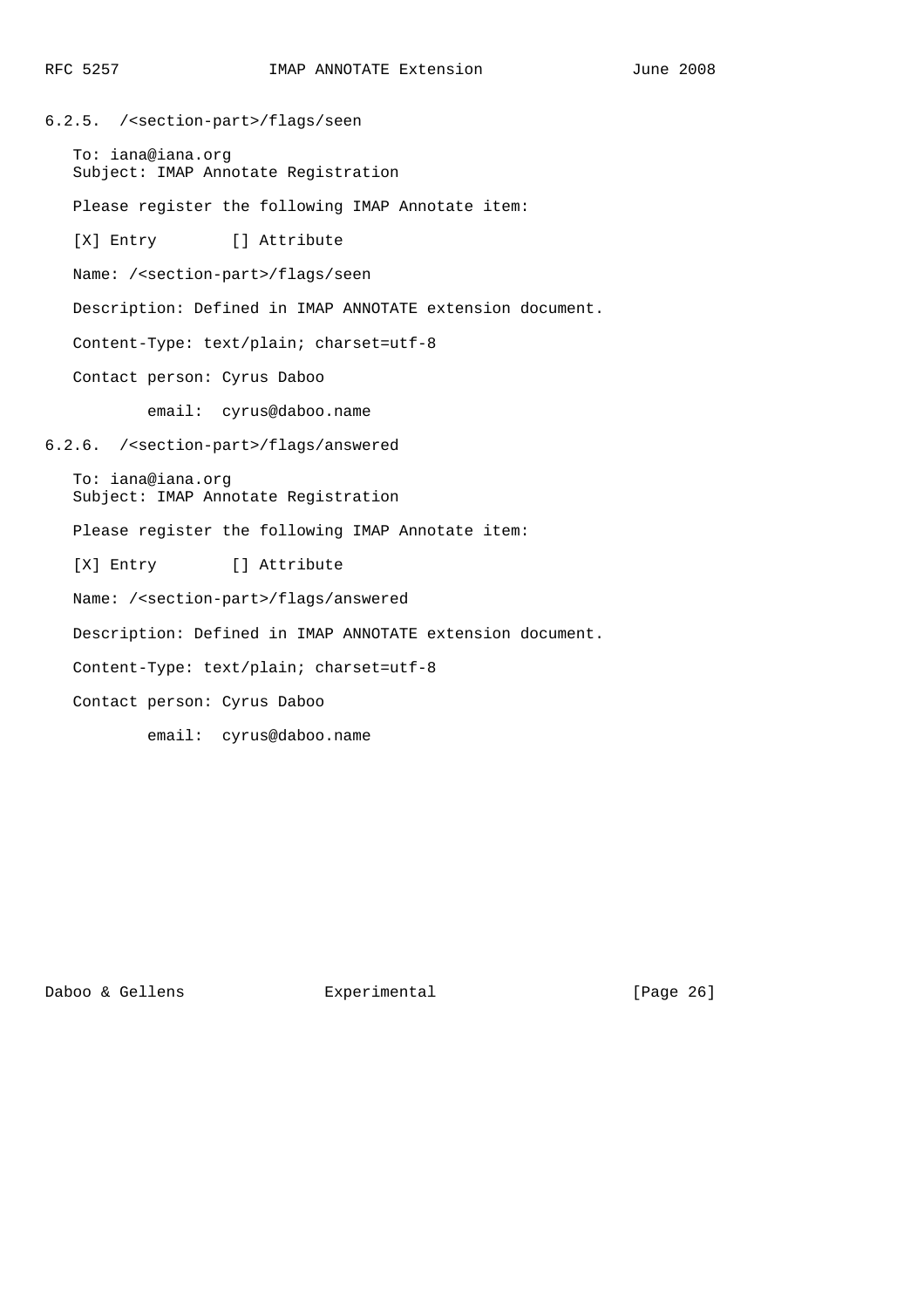6.2.7. /<section-part>/flags/flagged To: iana@iana.org Subject: IMAP Annotate Registration Please register the following IMAP Annotate item: [X] Entry [] Attribute Name: /<section-part>/flags/flagged Description: Defined in IMAP ANNOTATE extension document. Content-Type: text/plain; charset=utf-8 Contact person: Cyrus Daboo email: cyrus@daboo.name 6.2.8. /<section-part>/flags/forwarded To: iana@iana.org Subject: IMAP Annotate Registration Please register the following IMAP Annotate item: [X] Entry [] Attribute Name: /<section-part>/flags/forwarded Description: Defined in IMAP ANNOTATE extension document. Content-Type: text/plain; charset=utf-8 Contact person: Cyrus Daboo email: cyrus@daboo.name

Daboo & Gellens **Experimental** [Page 27]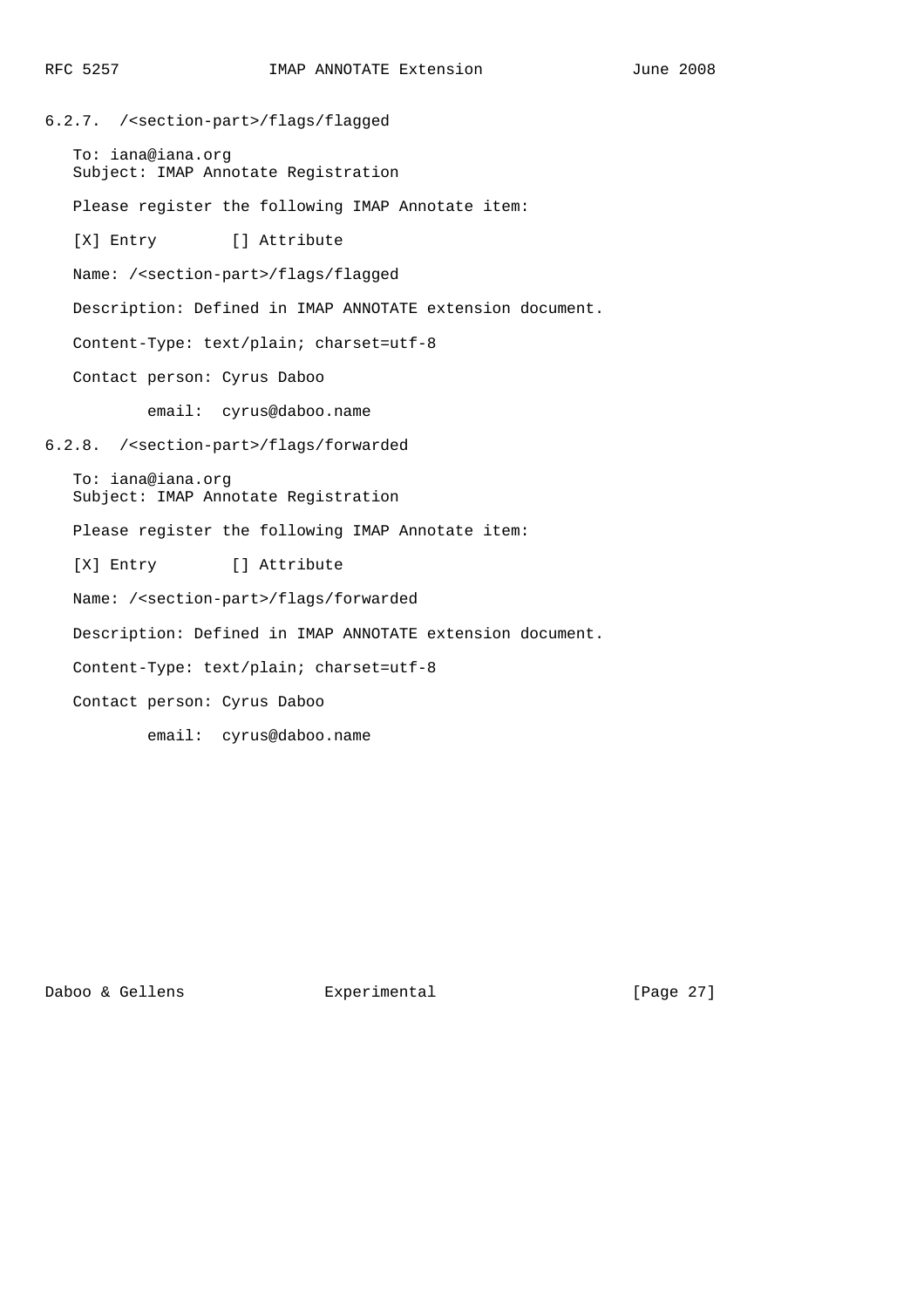# 6.3. Attribute Registrations

 The following templates specify the IANA registrations of annotation attributes specified in this document.

6.3.1. value

 To: iana@iana.org Subject: IMAP Annotate Registration

Please register the following IMAP Annotate item:

[] Entry [X] Attribute

Name: value

Description: Defined in IMAP ANNOTATE extension document.

Contact person: Cyrus Daboo

email: cyrus@daboo.name

# 6.3.2. size

 To: iana@iana.org Subject: IMAP Annotate Registration

Please register the following IMAP Annotate item:

[] Entry [X] Attribute

Name: size

Description: Defined in IMAP ANNOTATE extension document.

Contact person: Cyrus Daboo

email: cyrus@daboo.name

# 7. Internationalization Considerations

 Annotations may contain values that include text strings, and both searching and sorting are possible with annotations. Servers MUST follow standard IMAP text normalization, character set conversion, and collation rules when such operations are carried out, as would be done for other textual fields being searched or sorted on.

Daboo & Gellens **Experimental** [Page 28]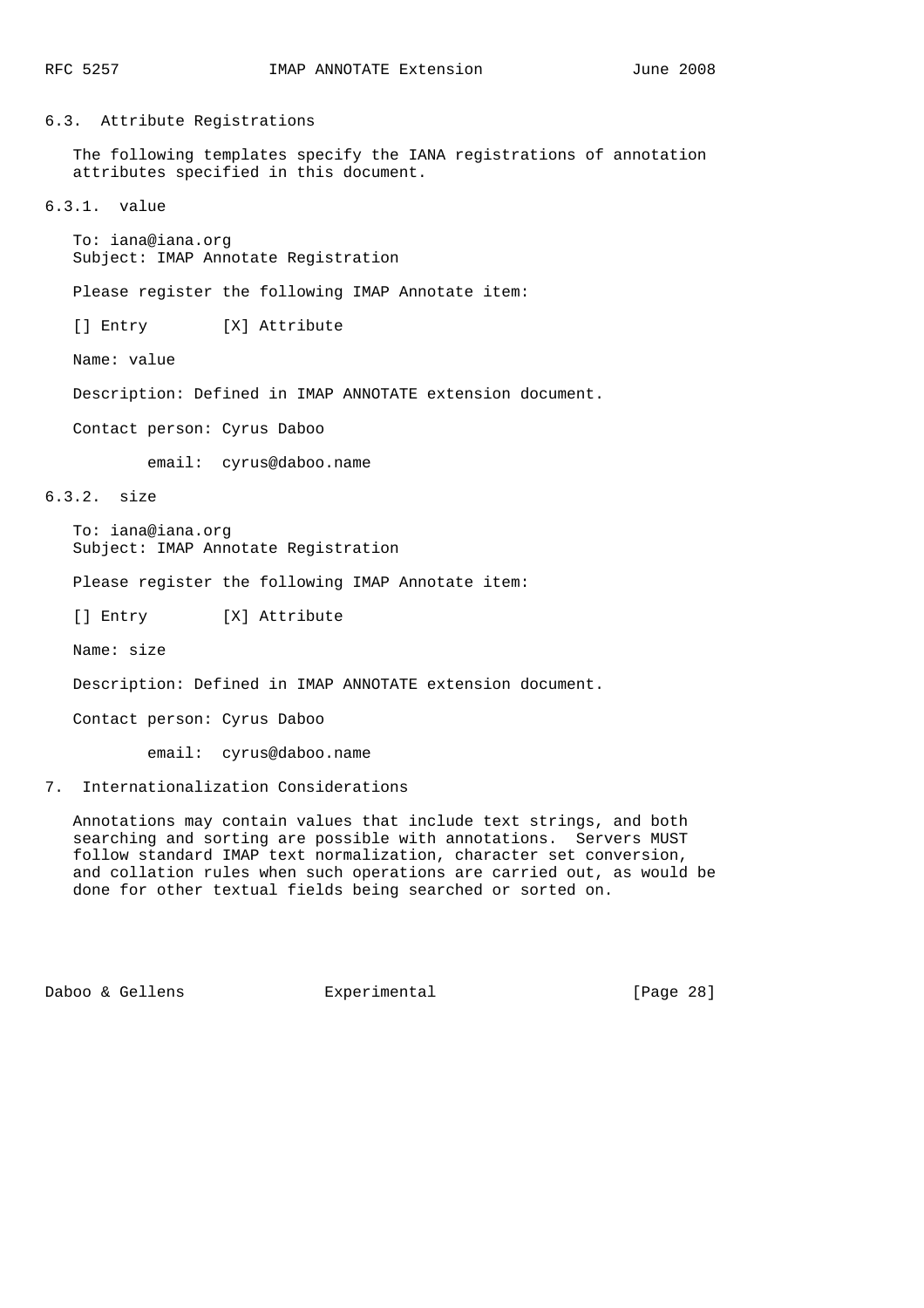# 8. Security Considerations

 Annotations whose values are intended to remain private MUST be stored in ".priv" values instead of ".shared" values, which may be accessible to other users.

 Excluding the above issues, the ANNOTATE extension does not raise any security considerations that are not present in the base IMAP protocol; these issues are discussed in [RFC3501].

### 9. References

- 9.1. Normative References
	- [RFC2086] Myers, J., "IMAP4 ACL extension", RFC 2086, January 1997.
	- [RFC2119] Bradner, S., "Key words for use in RFCs to Indicate Requirement Levels", BCP 14, RFC 2119, March 1997.
- [RFC2244] Newman, C. and J. Myers, "ACAP -- Application Configuration Access Protocol", RFC 2244, November 1997.
	- [RFC3501] Crispin, M., "INTERNET MESSAGE ACCESS PROTOCOL VERSION 4rev1", RFC 3501, March 2003.
	- [RFC3502] Crispin, M., "Internet Message Access Protocol (IMAP) MULTIAPPEND Extension", RFC 3502, March 2003.
	- [RFC3629] Yergeau, F., "UTF-8, a transformation format of ISO 10646", STD 63, RFC 3629, November 2003.
	- [RFC4314] Melnikov, A., "IMAP4 Access Control List (ACL) Extension", RFC 4314, December 2005.
	- [RFC4466] Melnikov, A. and C. Daboo, "Collected Extensions to IMAP4 ABNF", RFC 4466, April 2006.
	- [RFC5234] Crocker, D., Ed., and P. Overell, "Augmented BNF for Syntax Specifications: ABNF", STD 68, RFC 5234, January 2008.
	- [RFC5256] Crispin, M. and K. Murchison, "Internet Message Access Protocol - SORT and THREAD Extensions", RFC 5256, June 2008.

Daboo & Gellens Experimental [Page 29]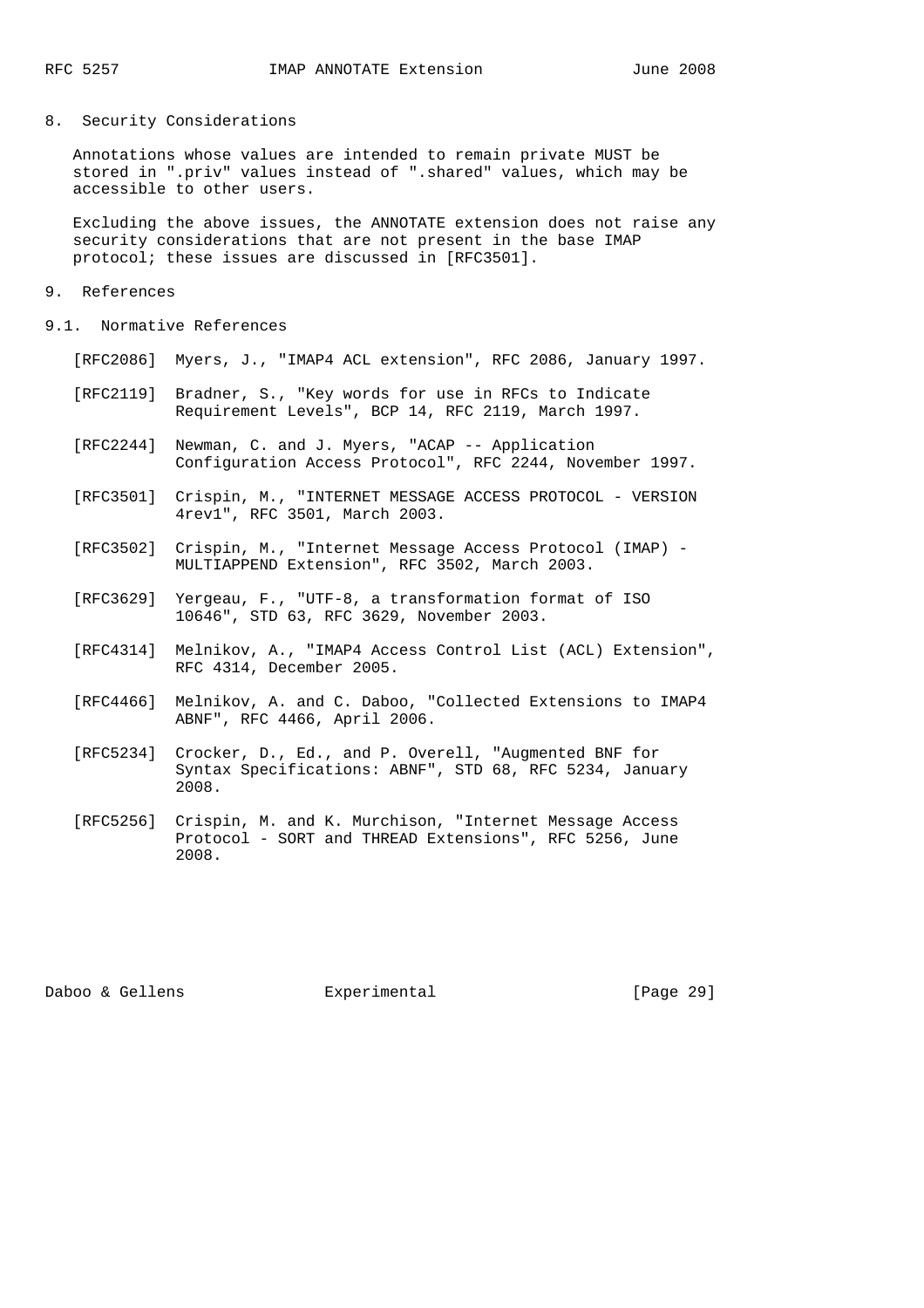# 9.2. Informative References

 [RFC4551] Melnikov, A. and S. Hole, "IMAP Extension for Conditional STORE Operation or Quick Flag Changes Resynchronization", RFC 4551, June 2006.

# 10. Acknowledgments

 Many thanks to Chris Newman for his detailed comments on the first draft of this document, and to the participants at the ACAP working dinner in Pittsburgh. The participants of the IMAPext working group made significant contributions to this work.

Authors' Addresses

 Cyrus Daboo Apple Inc. 1 Infinite Loop Cupertino, CA 95014 USA EMail: cyrus@daboo.name URI: http://www.apple.com/

 Randall Gellens QUALCOMM Incorporated 5775 Morehouse Dr. San Diego, CA 92121-2779 **USA** 

EMail: randy@qualcomm.com

Daboo & Gellens **Experimental** [Page 30]